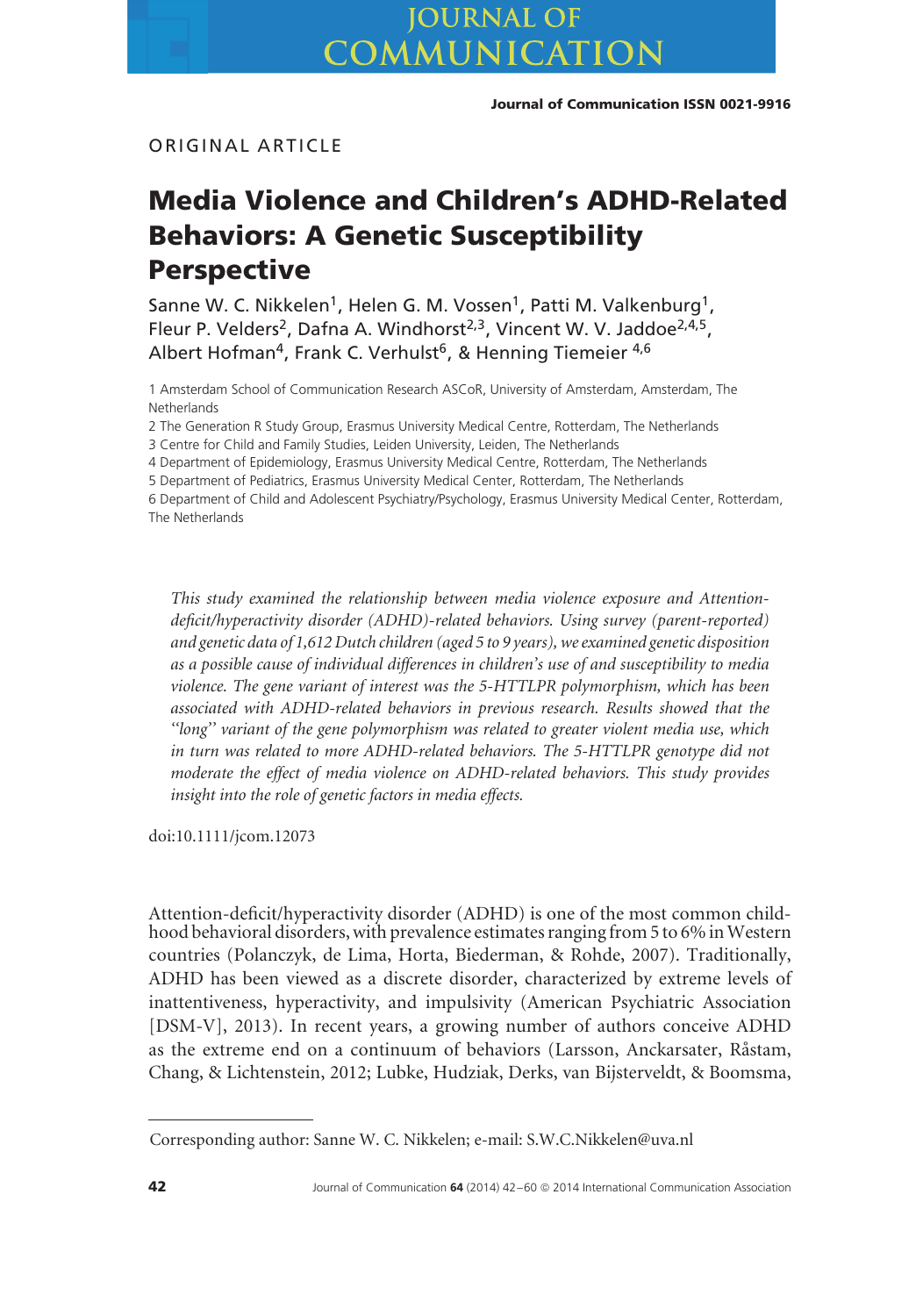2009), a perspective that is adopted in this study. We refer to this continuum as ADHD-related behaviors. Children displaying excessive ADHD-related behaviors typically face several other problems, including academic underachievement (Daley & Birchwood, 2010), impaired peer relationships (Diamantopoulou, Henricsson, & Rydell, 2005), aggressiveness (Waschbusch, 2002), and increased risk for later substance abuse (Molina & Pelham, 2003).

There have been recurrent claims in the literature that specific features of entertainment media may cause children's ADHD-related behaviors (e.g., Christakis, 2009; Nigg, 2006). The average time that children spend with entertainment media has increased dramatically in recent decades (Rideout, Foehr, & Roberts, 2010). Moreover, entertainment media have become more fast-paced, arousing, and violent (Carnagey & Anderson, 2004; Gentile & Anderson, 2003), and have been targeting children at an ever younger age. Several scholars have attributed the potential effects of entertainment media on ADHD-related behaviors to their violent nature (Kronenberger et al., 2005a; Levine & Waite, 2000; Zimmerman & Christakis, 2007). These scholars argue that violent media entertainment may (a) negatively affect children's basic arousal level or (b) disturb their development of self-control, which may both lead to attention problems, hyperactivity, and impulsivity (Huizinga, Nikkelen, & Valkenburg, 2013).

Several earlier studies have investigated the relationship between exposure to violent media and ADHD-related behaviors. Most of these studies have yielded positive albeit modest relationships between violent media use and measures of ADHD-related behaviors (Anderson & Maguire, 1978; Hastings et al., 2009; Kronenberger et al., 2005a; Levine & Waite, 2000; Zimmerman & Christakis, 2007). However, although research on the media–ADHD relationship has been burgeoning, little attention has been paid to individual differences between children that may shape this relationship. Children greatly differ in their preference for and susceptibility to media violence (Huesmann & Taylor, 2006; Valkenburg & Cantor, 2000). For example, children who exhibit a high level of trait aggression have stronger preferences for violent media, and are more readily affected by such media (Bushman, 1995; Kronenberger et al., 2005b). To fill this gap in the literature, this study investigated how individual differences predict exposure to media violence and moderate its effect on ADHD-related behaviors.

An important variable that may explain individual differences in the uses and effects of media violence on ADHD-related behaviors is children's genetic disposition. This assumption is based on two earlier research findings. First, the heritability of ADHD-related behaviors is among the highest compared to other behaviors (Bergen, Gardner, & Kendler, 2007), with estimates around 76% (e.g., Faraone et al., 2005; Nikolas & Burt, 2010; Thapar, Harrington, Ross, & McGuffin, 2000). Second, overall media use has also been shown to be partly heritable, with estimates ranging from 7 to 35%, depending on the measure of media use and the employed methods (Kirzinger, Weber, & Johnson, 2012; Plomin, Corley, DeFries, & Fulker, 1990). It is therefore conceivable that violent media use is also partly influenced by genetic factors. Given that both ADHD-related behaviors and media use are partly heritable, it seems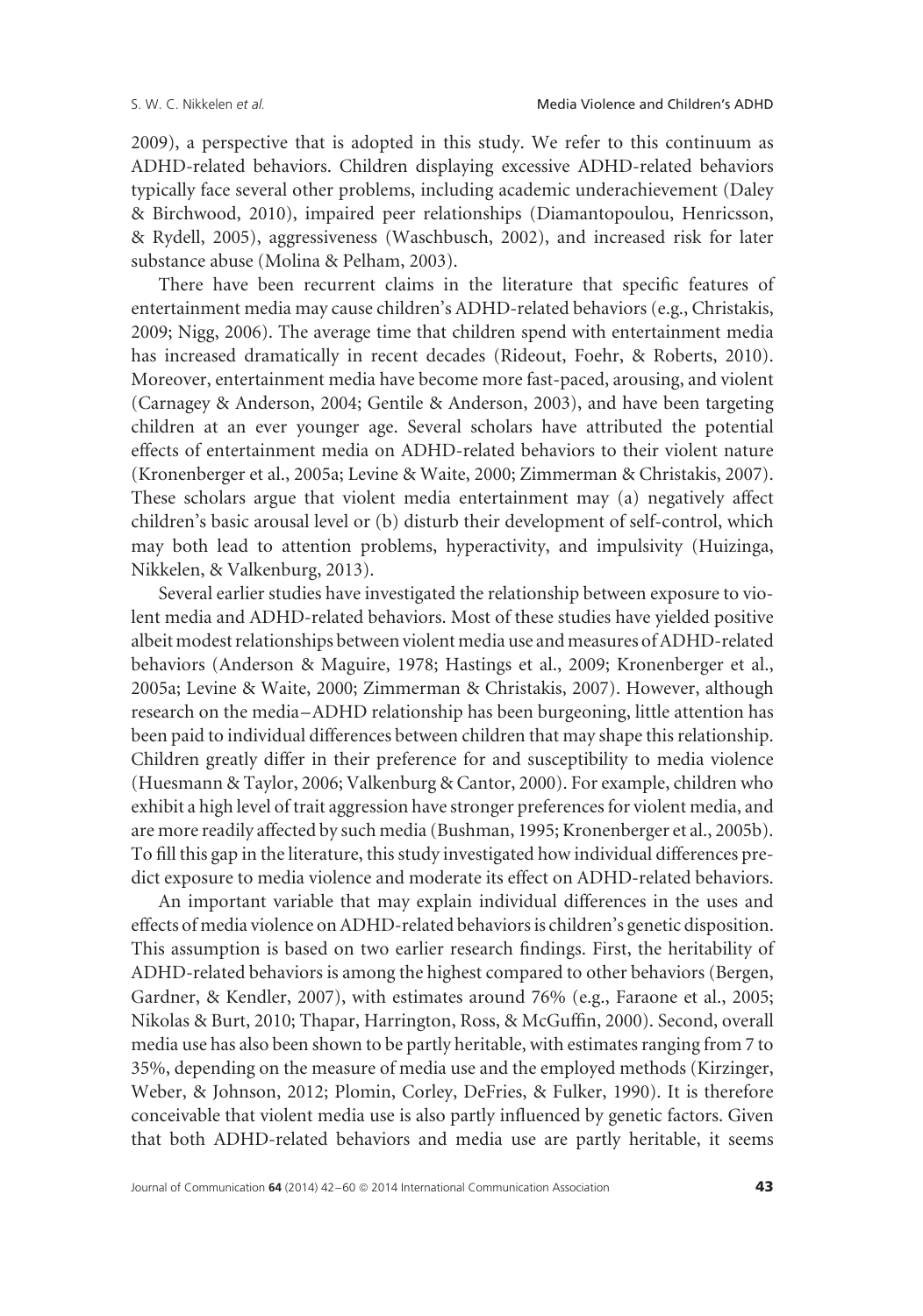reasonable to include genetic factors in media-uses-and-effects models considering ADHD-related behaviors.

## **Disposition-content congruency hypothesis**

This study is guided by Valkenburg and Peter's (2013) disposition-content congruency hypothesis, which explains why dispositions simultaneously predict children's media use and enhance media effects. Valkenburg and Peter argue that children have a tendency to seek out media that do not diverge too much from their preexisting cognitions, emotions, attitudes, and behavior (Oliver, Kim, & Sanders, 2006). Dispositionally congruent media content is expected to enhance media effects for two reasons. First, it stimulates children's information processing. In comparison to dispositionally incongruent content, processing of congruent media content requires less cognitive effort because it can be related to more existing mental schemata of the media user (Alba & Hutchinson, 1987; Lang, 2009). Because children can allocate more resources while processing dispositionally congruent media content, this content can enhance media effects. Second, dispositionally congruent content is more likely to strengthen children's experience of familiarity with the content or at least their illusion of familiarity (Whittlesea, 1993). This familiarity heightens pleasure while watching, which has in turn been shown to enhance media effects (Goldberg & Gorn, 1987; Mathur & Chattopadhyay, 1991; Owolabi, 2009). This familiaritypleasure process has been explained with the hedonistic fluency hypothesis (Reber, Schwarz, & Winkielman, 2004).

# **Hypothesized relationships between genes, media violence, and ADHD-related behaviors**

When integrating the propositions of the disposition-content congruency hypothesis with earlier research findings on the heritability of media use and ADHD-related behaviors, four potential hypotheses emerge. These hypotheses are depicted in Figure 1. First, given the established heritability of ADHD (Faraone et al., 2005; Nikolas & Burt, 2010; Thapar et al., 2000), we hypothesize that children with a certain genetic disposition are more susceptible to ADHD-related behaviors compared to children with a different genetic disposition (H1).

Second, we expect that children with a genetic susceptibility to ADHD-related behaviors will use more violent media (H2A). Children who display ADHD-related behaviors typically show low baseline levels of arousal (Beauchaine, Katkin, Strassberg, & Snarr, 2001; Lazzaro et al., 1999). Based on arousal theory (Eysenck, 1997), it is assumed that low baseline arousal leads children to seek out arousal-enhancing activities because low arousal is experienced as an unpleasant physiological state. Violent media use is an activity that can evoke intense arousal and therefore qualifies as a suitable arousal enhancer (Anderson & Bushman, 2001; Fleming & Rickwood, 2001). Our hypothesized relationship between genetic susceptibility and violent media exposure is an example of a phenomenon in the literature that has been named as *gene–environment correlation* (Rutter & Silberg, 2002).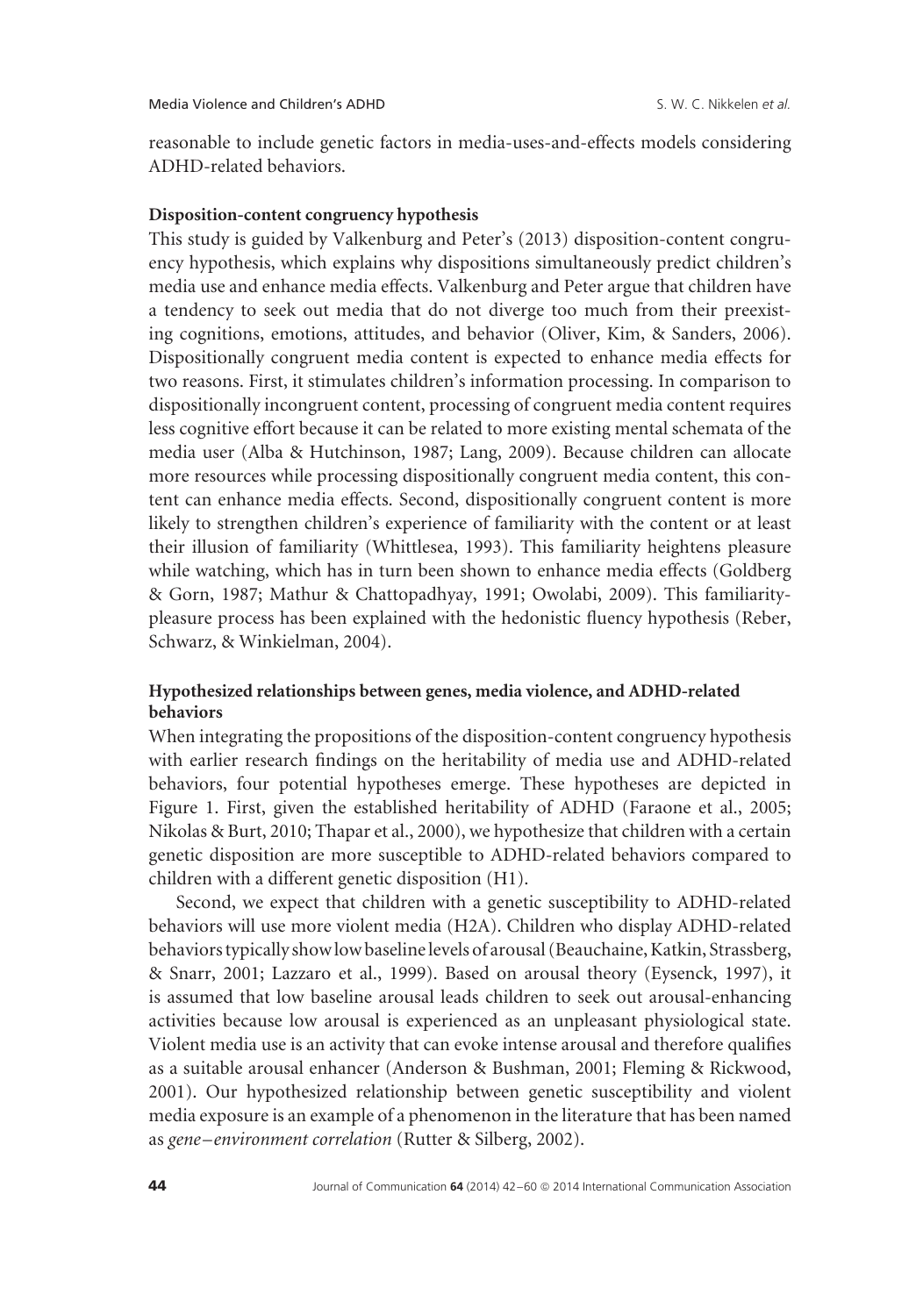

**Figure 1** Disposition-content congruency hypothesis predicting the relationships between genetic disposition, violent media use, and ADHD-related behaviors.

Given the association between violent media use and ADHD-related behaviors found in earlier studies (Anderson & Maguire, 1978; Hastings et al., 2009; Kronenberger et al., 2005a; Levine & Waite, 2000; Zimmerman & Christakis, 2007), we expect that exposure to media violence may evoke ADHD-related behaviors (H2B). If H2A and H2B are valid, violent media use may act as a mediator between genetic disposition and ADHD-related behaviors, such that genetic disposition indirectly affects ADHD-related behaviors through its effect on violent media use (Hayes, 2009).

Our final hypothesis H3 concerns a moderating effect of children's genetic disposition on the relationship between violent media use and ADHD-related behaviors. Based on the disposition-content congruence hypothesis, we expect that children with a certain genetic disposition will be more vulnerable to influences of media violence compared to children with a different genetic disposition. Such a moderating effect of children's genetic disposition and environmental features (i.e., violent media exposure) is a conceptualization of a gene–environment *interaction* (Rutter & Silberg, 2002). This hypothesized relationship is visualized by path H3 in Figure 1.

In the disposition-content congruency hypothesis, the proposed mediating and moderating effects of dispositional factors are expected to coincide. This implies that children with a genetic susceptibility to ADHD-related behaviors have a preference for violent media, and at the same time process violent media content differently than children without this genetic susceptibility, thereby strengthening its effect on ADHD-related behaviors. Such a model, in which a predictor of variable *X* is also the moderator of the effect of variable *X* on variable *Y*, is a conceptualization of a *moderated mediation* (Preacher, Rucker, & Hayes, 2007). Testing the joint occurrence of a mediating and moderating effect of genetic disposition in the relationship between violent media use and ADHD-related behaviors was the aim of this study.

### **The 5-HTT gene, violent media use, and ADHD**

Although ADHD-related behaviors are highly heritable (e.g., Faraone et al., 2005), little is known about the specific genes that are involved. One gene that has been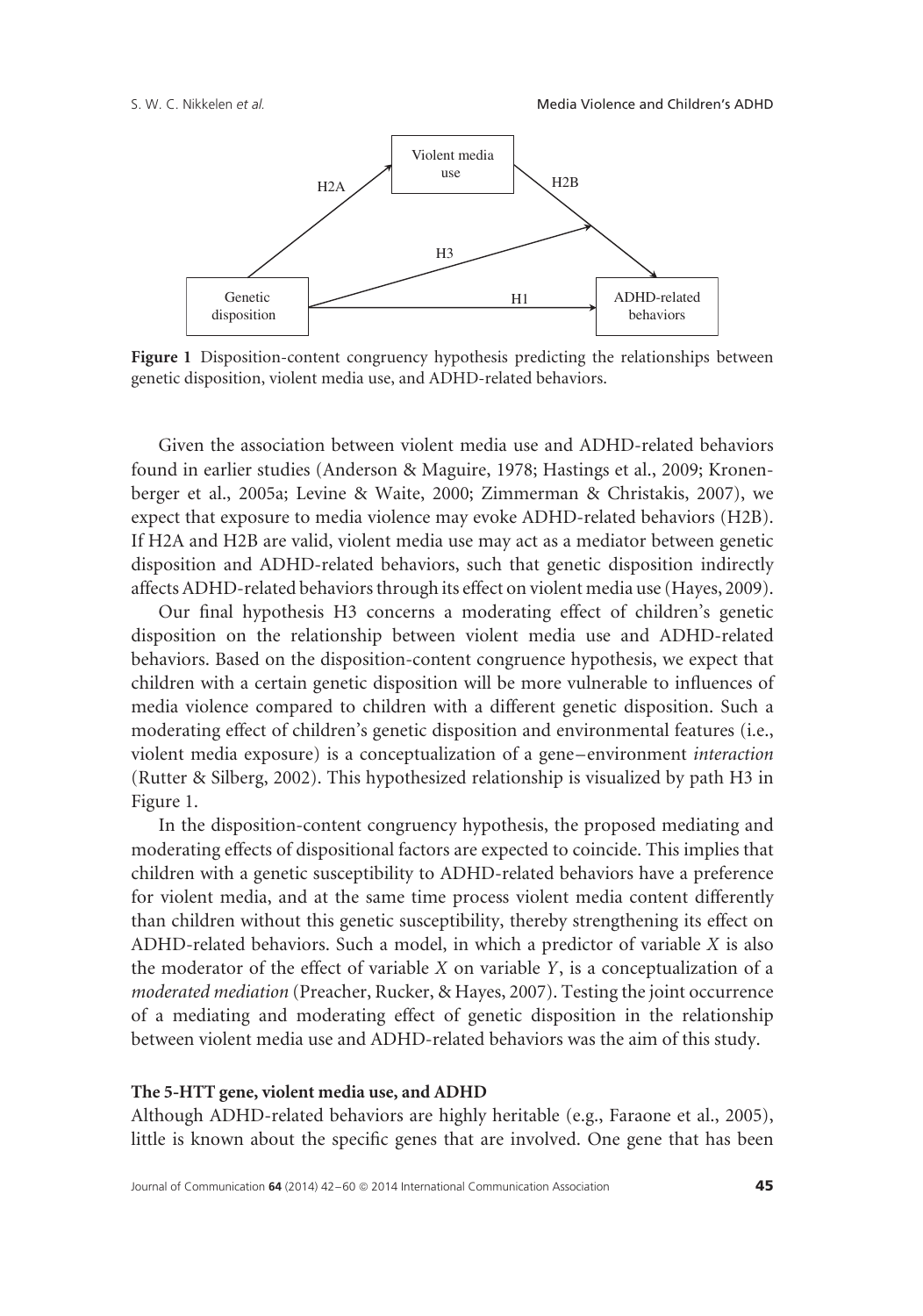associated with ADHD is the 5-HTT gene (Manor et al., 2001; Zoroğlu et al., 2002). Previous gene–environment studies have shown a moderating effect of this gene on the relationship between aversive factors in the home environment (e.g., marital conflict) and children's ADHD-related behaviors (for an overview, see Nigg, Nikolas, & Burt, 2010). Given these earlier findings, the 5-HTT gene serves as a suitable candidate for testing our hypothesized model.

The 5-HTT gene plays a crucial role in regulating serotonin transmission in the brain (Greenberg et al., 1999). Serotonin is a neurotransmitter that has an important function in the regulation of emotions and impulses (Gazzaniga & Heatherton, 2006). Serotonin activity has been found to be involved in ADHD-related behaviors (Canli et al., 2005; Gainetdinov et al., 1999; Lucki, 1998). Within the 5-HTT gene, a frequently studied polymorphism (i.e., part of the gene where the DNA code varies between individuals) is the 5-HTT-linked polymorphic region (5-HTTLPR). Traditionally, two alleles (i.e., variants) of this polymorphism are distinguished: a ''short'' (*s*) and a ''long'' (*l*) allele (Greenberg et al., 1999). The long allele of this polymorphism is usually found to be associated with ADHD-related behaviors (Manor et al., 2001; Zoroğlu et al., 2002). Therefore, we expect that the presence of the long allele of the 5-HTTLPR polymorphism will be associated with more ADHD-related behaviors (H1), and more violent media use (H2A). In addition, we expect that it will strengthen the relationship between violent media use and ADHD-related behaviors (H3).

### **Method**

# **Sample**

This study was conducted with a subsample of children participating in the 2010/2011 data wave of the *Generation R* study, a prospective longitudinal cohort study conducted in Rotterdam, the Netherlands. This subsample consisted of 1,612 children (51.1% male) aged 5 to 9 years ( $M = 6.00$ ,  $SD = 0.38$ ). Of the children in our sample, 59.6% were first-born children, 31.9% were second-born children, and 8.5% were third- or later-born children.

Our sample solely consisted of children of Dutch ethnicity to reduce possible effect variations of the 5-HTTLPR polymorphism due to ethnic heterogeneity. We defined Dutch ethnicity as having both parents and all four grandparents born in the Netherlands. Of the total group of 6,346 children participating in the 2010/2011 data wave of the Generation R study, 2,903 met this criterion. Of this subsample, 1,169 children were excluded because DNA samples were unavailable. Another 122 children were excluded due to incomplete survey data, resulting in a final sample of 1,612 children.

### **Procedure**

The Generation R study was designed to identify genetic and environmental factors contributing to the growth, health, and development of children, by following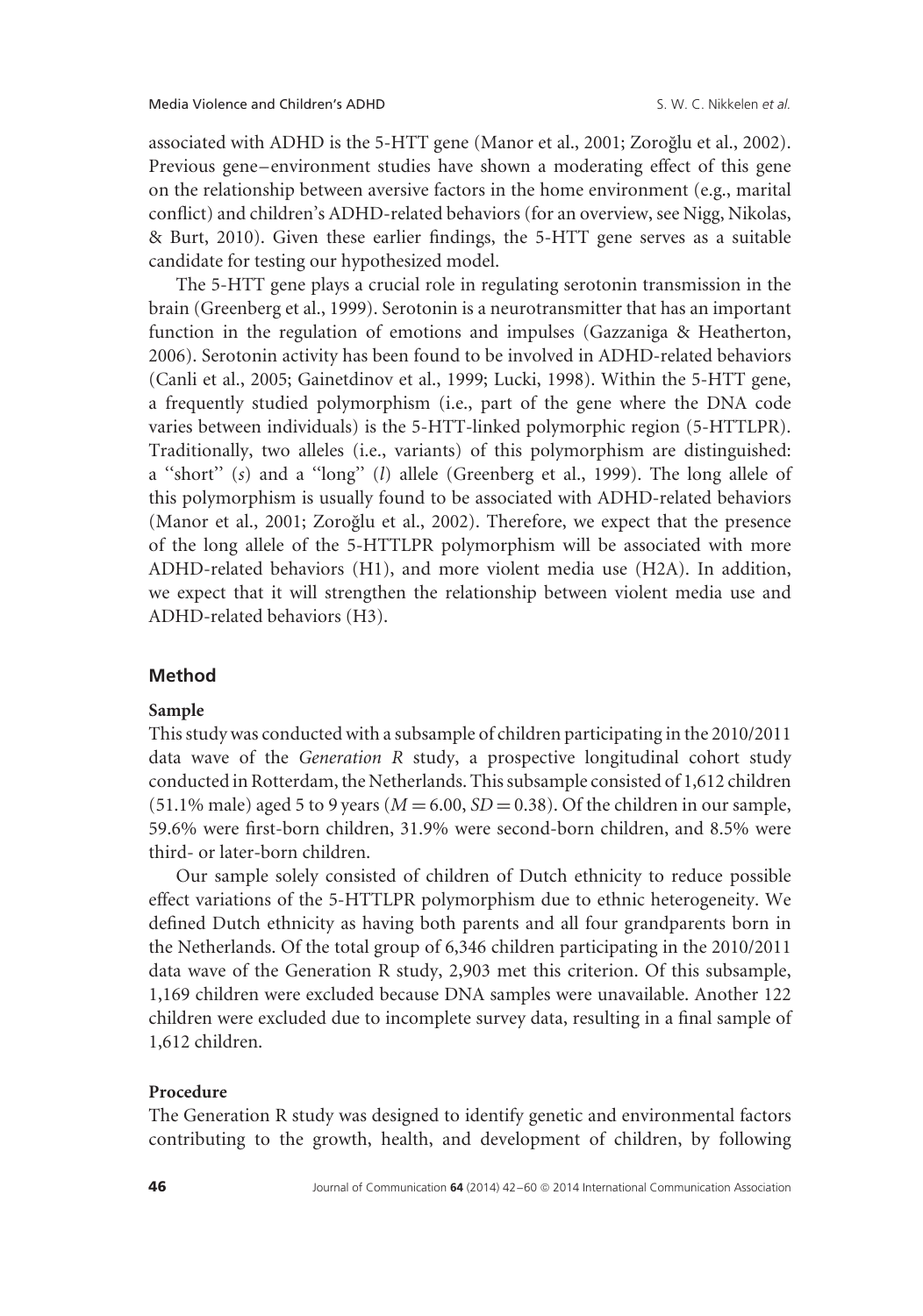a large birth cohort from fetal life onwards (Jaddoe et al., 2012). Prenatal and postnatal assessment consisted of frequent physical examinations at child health centers and surveys filled out by the children's parents. Regular assessment of the subjects continues until children reach young adulthood. The data for this study were obtained from DNA samples collected at birth and cross-sectional survey data collected at the 2010/2011 data wave. We tested our model using the most recent data wave of the Generation R study (the 2010/2011 wave), which is to date the only wave in which our measure of violent media use has been included. Surveys were filled out by the children's primary caregiver (85.1% mother). The Generation R study has been approved by the Medical Ethical Committee of the Erasmus Medical Center, Rotterdam.

### **Measures**

### *Genotyping*

DNA was extracted from umbilical cord blood samples collected at birth. Determination of the 5-HTTLPR polymorphism was carried out in a laboratory using common procedures.1 The frequencies of the short (*s*) and long (*l*) alleles were 43.5 and 56.5%, respectively, indicating that the short variant was less frequently present in our sample than the long variant. This finding is in line with observations in other Caucasian samples (Brummett et al., 2008; Stein, Schork, & Gelernter, 2008). Each child had two copies of the 5-HTTLPR polymorphism (one copy from each parent), which combination is referred to as the child's genotype. Children's genotype could thus either consist of two *s* alleles (*s/s*), two *l* alleles (*l/l*), or one *s* and one *l* allele (*s/l*). To test for genotyping errors, we checked the distribution of the genotype frequencies in our sample (19.0% *s*/*s*, 49.0% *s*/*l*, and 32.1% *l*/*l*) against the Hardy-Weinberg equilibrium (HWE; Wigginton, Cutler, & Abecasis, 2005). The HWE is a principle predicting population genotype frequencies. Deviation from HWE might indicate problems in the genotyping process. The genotyping frequencies in our sample did not deviate from HWE,  $\chi^2(1) = .00$ ,  $p = .969$ , indicating that the genotyping process was successful.

Besides distinguishing between the *s* and *l* allele, two subvariants of the long allele were distinguished, denoted by *la* and *lg* (Nakamura, Ueno, Sano, & Tanabe, 2000). The frequencies of the  $l_a$  and  $l_g$  alleles were 49.4% and 7.3% respectively. Because serotonin functioning of the *lg* variant is comparable to that of the *s* allele (Nakamura et al., 2000), the *s* and *l<sub>g</sub>* alleles were grouped together (denoted by *s'*). This resulted in a frequency distribution of 25.2% *s'/s'*, 51.1% *s'/l<sub>a</sub>*, and 23.8% *l<sub>a</sub>/l<sub>a</sub>*. The 5-HTTLPR genotype was coded  $0 = s'/s'$ ,  $1 = s'/l_a$ ,  $2 = l_a/l_a$ . The  $l_a$  allele indicates genetic susceptibility to ADHD-related behaviors (Manor et al., 2001; Zoroğlu et al., 2002).

### *ADHD-related behaviors*

ADHD-related behaviors were measured using the DSM-ADHD subscale of the Child Behavior Checklist (CBCL; Achenbach & Rescorla, 2000).<sup>2</sup> This subscale has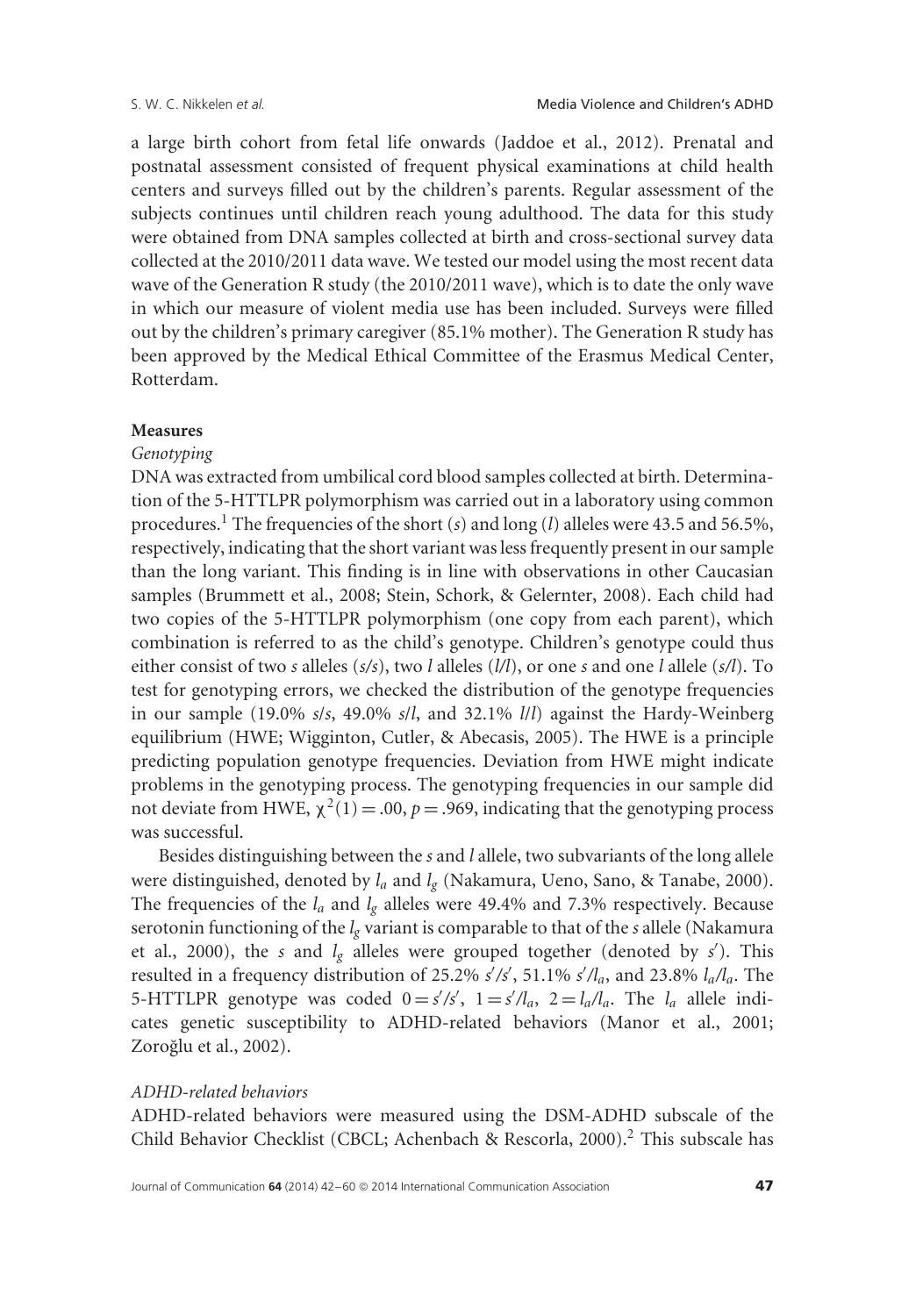been especially constructed to be consistent with the diagnostic criteria of ADHD described in the DSM-IV. The subscale consists of six problem items, which mothers rated on a 3-point scale with  $0 = not true$ ,  $1 = somewhat$  or sometimes true,  $2 = very$ *true* of the child. Research has shown good convergent validity of this parent-report scale with clinician's ratings of ADHD (Nakamura, Ebesutani, Bernstein, & Chorpita, 2009). However, the CBCL's ADHD scale is not designed to diagnose ADHD, nor does a high score on this scale necessarily indicate ADHD. Rather, it can be used as a continuous measure of the problem behaviors that are characteristic of ADHD, which is the aim of this study. The Dutch version of the CBCL has displayed good psychometric properties (Tick, van der Ende, Koot, & Verhulst, 2007). In our sample, Cronbach's alpha for this scale was .79 ( $M = 2.72$ ,  $SD = 2.48$ ).

### *Violent media use*

Violent media use was measured using a scale specifically created for this study. This scale was based on commonly used time estimate measures of media use (Vandewater & Lee, 2009). Mothers indicated how often their child watched (a) television, (b) DVDs, and (c) videos and computer games in which violence occurs. Violence was defined as ''all the violence (for example, fighting, shooting) that living beings (for example, people, monsters) do to each other.'' Response options were  $1 =$  *never*,  $2 =$  *one day a month*,  $3 =$  *two days a month*,  $4 =$  *three days a month*,  $5 =$  *one day a week*, 6 = *two days a week*, 7 = *three days a week*, 8 = *four days a week*, 9 = *five days a week*,  $10 = \text{s}$ *ix days a week*, and  $11 = \text{every day}$ . Scores on the three items were summed to create a total violent media use score  $(M = 3.40, SD = 4.71)$ .

## *Covariates*

On the basis of previous studies, we included age (Valkenburg & Cantor, 2000), gender (Polanczyk et al., 2007), birth order (D'Onofrio et al., 2009; Satake, Yoshida, Yamashita, Kinukawa, & Takagishi, 2003), and socioeconomic status (SES; Zwirs et al., 2011) as covariates in our analyses. Children's age was measured in months. Gender was dichotomously scored as  $0 = male$ ,  $1 = female$ . Birth order referred to the rank of the child by age amongst his or her older siblings, if any  $(0 = \text{first})$ *born*,  $1 =$  *second born*, etc.). SES was a composite measure of mother's educational level, partner's educational level, and household income. Mother's and partner's educational level referred to the highest educational level they had finished, if any  $(0 = no$  education finished,  $1 =$  elementary education,  $2 =$  *lower secondary education*, 3 = *general or higher secondary education*, 4 = *vocational education*, 5 = *higher education*). Household income referred to the net income of the household per month, hence mother's income plus that of their partner, if any  $(1 = less than 800 euros,$ 2 = *800–1200 euros*, 3 = *1200–1600 euros*, 4 = *1600–2000 euros*, 7 = *2000–2400 euros*, 8 = *2400–3200 euros*, 9 = *3200–4000 euros*, 10 = *4800–5600 euros*, 11 = *more than 5600 euros*). Composite SES was calculated by averaging the standardized scores of mother's educational level, partner's educational level, and household income.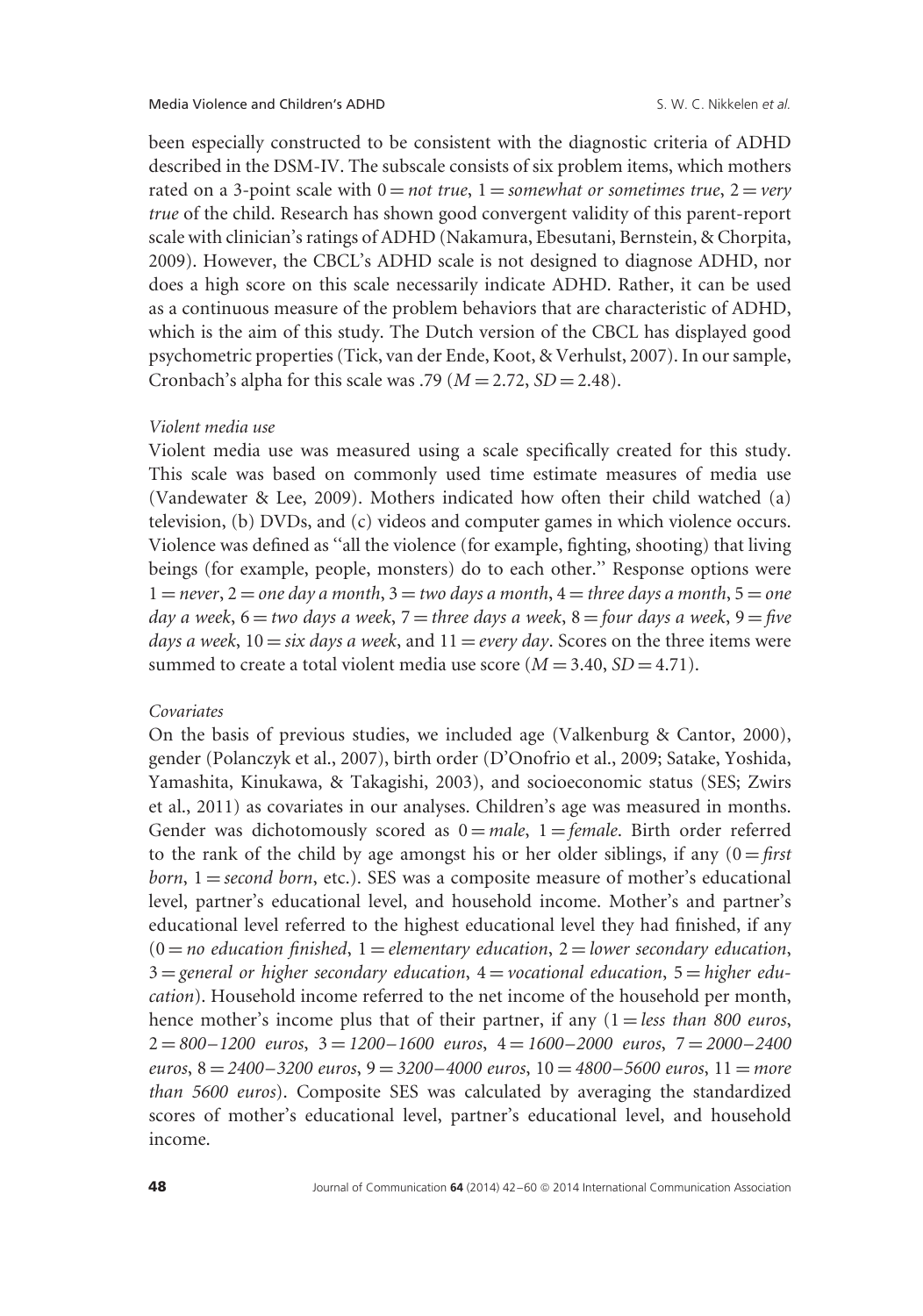|                                | Violent Media Use | <b>ADHD-Related Behaviors</b> |  |
|--------------------------------|-------------------|-------------------------------|--|
| Main variables                 |                   |                               |  |
| Violent media use              |                   |                               |  |
| ADHD-related behaviors         | $.08***$          |                               |  |
| 5-HTTLPR genotype <sup>a</sup> | $.07***$          | .00                           |  |
| Covariates                     |                   |                               |  |
| Age                            | $.09***$          | .01                           |  |
| Genderb                        | $-.26***$         | $-.10***$                     |  |
| Birth order                    | $.12***$          | $-.15***$                     |  |
| <b>SES</b>                     | $-.01$            | $-.23***$                     |  |

**Table 1** Correlations Among Violent Media Use, ADHD-Related Behaviors, the 5-HTTLPR Genotype, and Covariates

 $a^a = s'/s'$ ,  $1 = s'/l_a$ ,  $2 = l_a/l_a$ .  $b = b$ oy,  $1 = \text{girl}$ .

\*\* $p < .01$ ; \*\*\* $p < .001$ .

# **Statistical analysis**

Our hypothesized model (Figure 1) was tested using the PROCESS SPSS macro developed by Hayes (2012). This macro uses linear regression analysis to test individual paths as well as indirect and moderated paths and produces bootstrap confidence intervals for testing the indirect effect. The bootstrap method has been described in detail elsewhere (Bollen & Stine, 1990). One of the advantages of using the bootstrapping technique is that it does not require the normality assumption to be met. It is therefore an appropriate method of testing effects in the presence of skewed data (Russel & Dean, 2000) as is the case with the data for this study. Five thousand bootstrap samples were drawn to generate bias-corrected and accelerated 95% confidence intervals (BCa 95% CI). All analyses controlled for gender, age, birth order, and SES.

# **Results**

# **Zero-order correlations**

Table 1 presents the zero-order correlations among the variables in our model. The correlations demonstrate that presence of the *la* allele of the 5-HTTLPR polymorphism was positively related to violent media exposure. Violent media exposure, in turn, was positively related to ADHD-related behaviors.

# **Testing the model**

The test of our model (Figure 1) revealed no relationship between the 5-HTTLPR genotype and ADHD-related behaviors,  $b = -0.00$ , *SE* = 0.09,  $t = -0.03$ ,  $p = .978$ , rejecting H1. We did find a significant relationship between the 5-HTTLPR genotype and violent media use,  $b = 0.46$ ,  $SE = 0.16$ ,  $t = 2.87$ ,  $p = .004$ , supporting H2A. The relationship between violent media use and ADHD-related behaviors was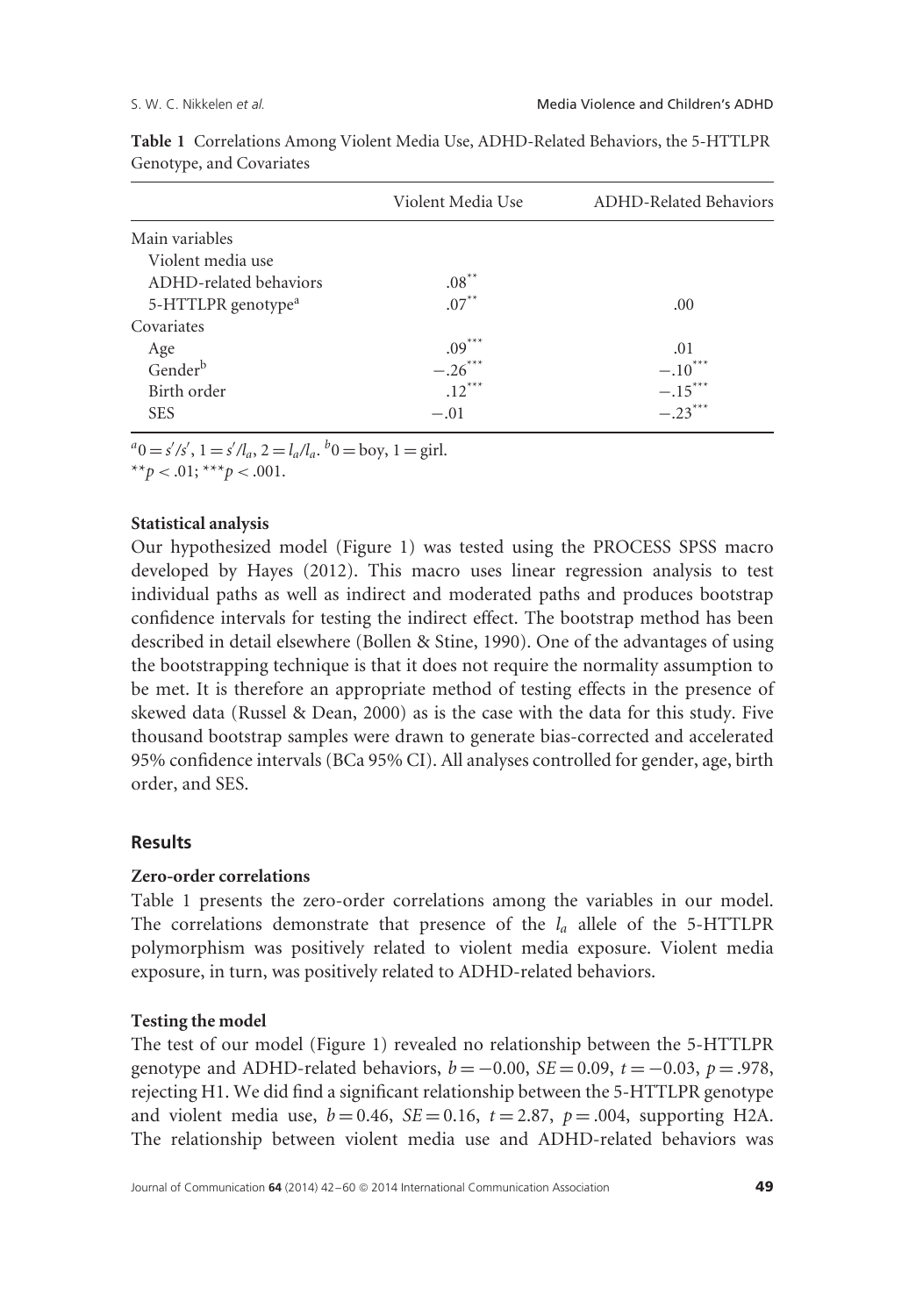|                       |            | Violent Media Use |                      | <b>ADHD-Related Behaviors</b> |  |
|-----------------------|------------|-------------------|----------------------|-------------------------------|--|
|                       | b          | SE b              | h                    | SE b                          |  |
| Age                   | $0.08***$  | 0.02              | $-0.01$              | 0.01                          |  |
| Gender <sup>a</sup>   | $-2.53***$ | 0.22              | $-0.37**$            | 0.12                          |  |
| Birth order           | $0.84***$  | 0.16              | $-0.48***$           | 0.09                          |  |
| <b>SES</b>            | $-0.08$    | 0.13              | $-0.64***$           | 0.07                          |  |
| 5-HTTLPR <sup>b</sup> | $0.46***$  | 0.16              | $-0.00$              | 0.09                          |  |
| Violent media use     |            |                   | $0.04$ <sup>**</sup> | 0.01                          |  |
| F                     | $34.82***$ |                   | $24.04***$           |                               |  |
| $R^2$                 | 0.10       |                   | 0.08                 |                               |  |

**Table 2** Multiple Regression Analyses Predicting Violent Media Use and ADHD-Related Behaviors

 $a_0 = \text{boy}, 1 = \text{girl.} \ b_0 = \frac{s}{s'}, 1 = \frac{s}{l_a}, 2 = \frac{l_a}{l_a}.$ 

\*\* $p < .01$ ; \*\*\* $p < .001$ .



**Figure 2** Linear regression results of the relationships between 5-HTTLPR genotype, violent media use, and ADHD-related behaviors. \*\*  $p < .01$ .

also statistically significant,  $b = 0.04$ ,  $SE = 0.01$ ,  $t = 2.81$ ,  $p = .005$ , confirming H2B. Bootstrapping revealed that the indirect effect of the 5-HTTLPR genotype on the ADHD composite score through violent media use was statistically significant, with a standardized point estimate of .005 and a bias-corrected and accelerated 95% confidence interval (BCa 95% CI) of .001 to .011. Table 2 presents the results of the linear regression analyses without the interaction term. Inclusion of the interaction term revealed no moderating effect of the 5-HTTLPR genotype on the relationship between violent media use and ADHD-related behaviors,  $b = -0.01$ ,  $SE = 0.02$ ,  $t = -0.61$ ,  $p = .544$ . Therefore, H3 was not supported. Results of the analyses including the interaction term are graphically presented in Figure  $2<sup>3</sup>$ 

# **Discussion**

The main aim of this study was to extend previous research focusing on the relationship between violent media use and ADHD-related behaviors in children.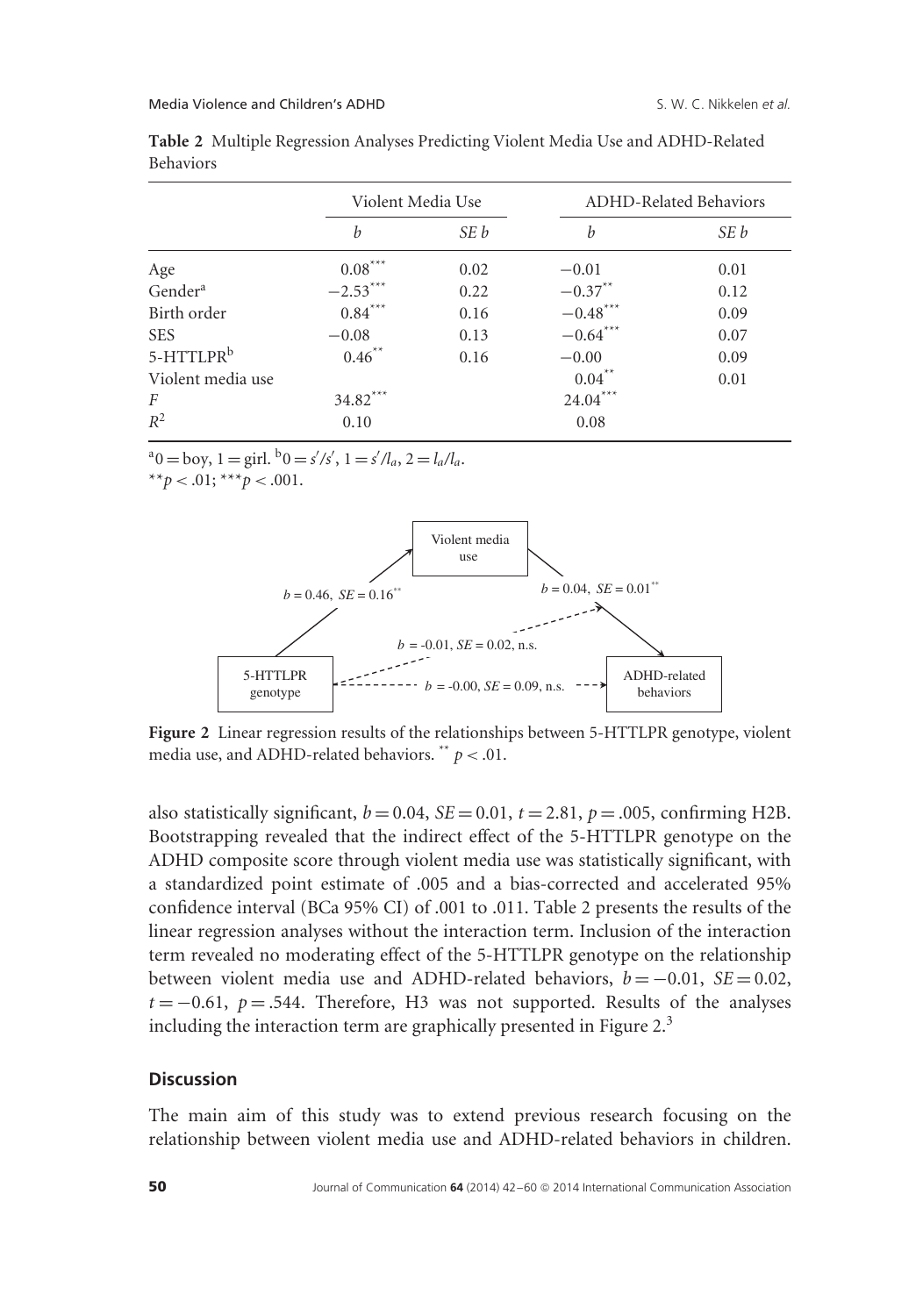Inspired by the disposition-content congruency model (Valkenburg & Peter, 2013), we investigated the role of genetic disposition (i.e., the 5-HTTLPR genotype) in the relationship between violent media use and ADHD-related behaviors. The model we tested is a conditional rather than a universal media effects model. It assumes that media effects do not equally hold for all children. It assumes that genetics play a role in both children's preference for violent media and their reaction to this content.

In H1, we predicted a direct association between the long allele of the 5- HTTLPR polymorphism and ADHD-related behaviors. This hypothesis could not be confirmed by our findings. Some previous studies, however, also failed to find such an association (Langley et al., 2003; Wigg et al., 2006). A possible explanation for this null-relationship may lie in our sampling methods. Many of the studies examining a direct relationship between specific gene variants and ADHD-related behaviors compared children clinically diagnosed with ADHD to ''super-healthy'' individuals (Kent et al., 2002; Manor et al., 2001; Seeger, Schloss, & Schmidt, 2001; Zoroğlu et al., 2002). In contrast, we studied a general population sample and measured ADHD-related behaviors as a continuous trait. Because the effects of single genes are typically very small (Plomin & Davis, 2009) they may only become significant when extreme groups are compared.

In H2A, we predicted a direct relationship between the 5-HTTLPR genotype and violent media use. The analyses supported our expectation. The presence of the *l*<sup>a</sup> variant was associated with more violent media use, indicating a gene–environment correlation. This finding extends previous studies that showed that overall media use is partly heritable (Kirzinger et al., 2012; Plomin et al., 1990) by showing a relationship between a specific gene and violent media use. As theorized by the disposition-content congruency hypothesis, our findings suggest that children, due to their genetic disposition, may *actively* seek specific media content (Harden, Hill, Turkheimer, & Emery, 2008; Rose, 2002), for example because they seek out arousing activities (Eysenck, 1997). However, an additional, *passive* process may also be in effect here. Parents share 50% of their DNA with their children and also shape the environment their children grow up in. Therefore, the association between children's genetic disposition and violent media use may also reflect the relationship between parents' genetic disposition and the environment they create for their children (Rutter & Silberg, 2002). Future research including genetic data from parents can help identify whether this association between genetic disposition and violent media exposure reflects active, passive, or both active and passive gene–environment correlations.

H2B concerned the relationship between violent media use and ADHD-related behaviors. We expected that children who were exposed to more media violence would display more ADHD-related behaviors compared to children who were exposed to less media violence. This expectation was confirmed by our findings. Although the effect was small, it does support findings from previous studies showing a positive relationship between violent media use and ADHD-related behaviors (Anderson & Maguire, 1978; Hastings et al., 2009; Kronenberger et al., 2005a; Levine & Waite, 2000; Zimmerman & Christakis, 2007).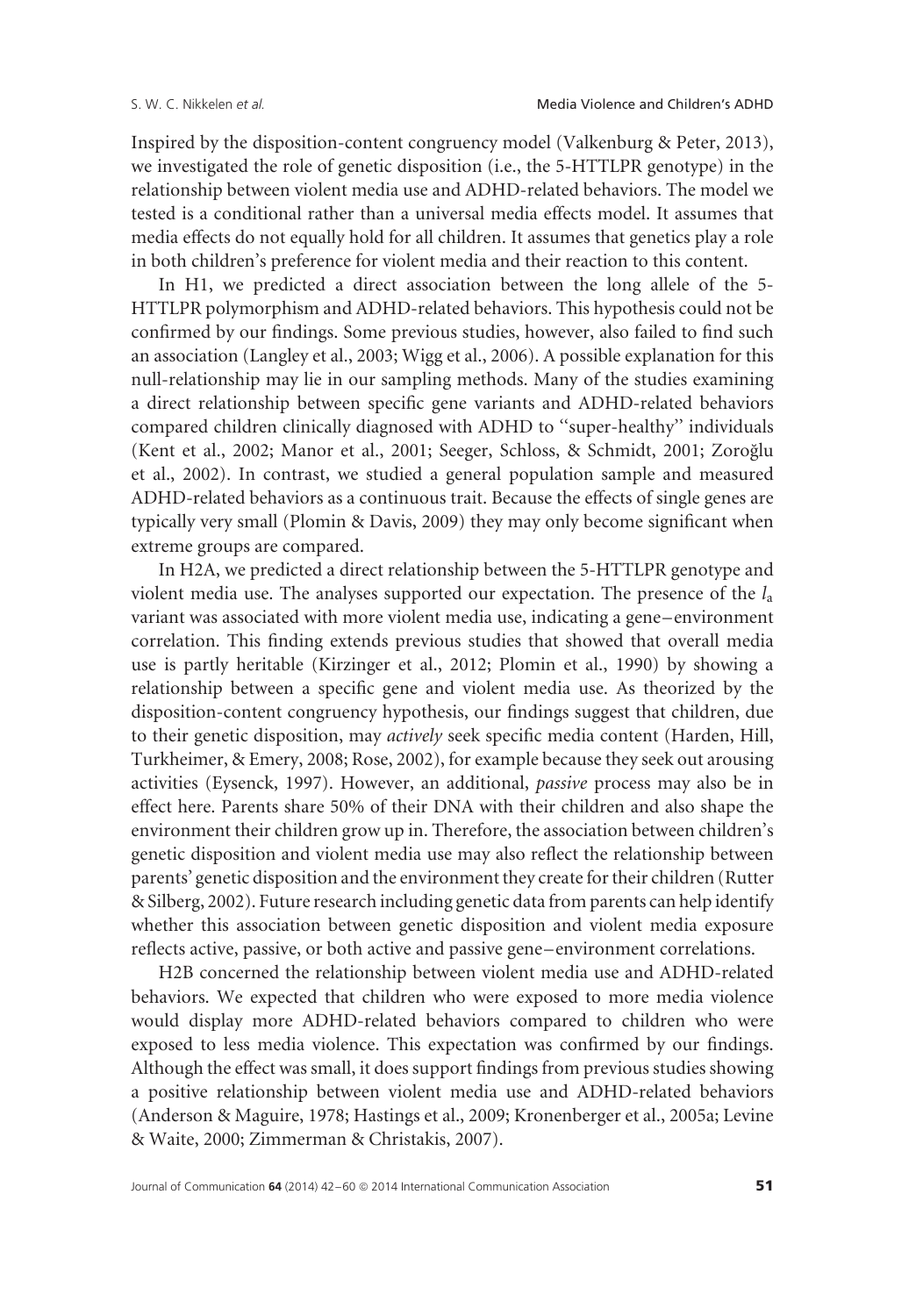Concerning the results of H1, H2A, and H2B, we performed an analysis to test for the indirect effect of the 5-HTTLPR genotype on ADHD-related behaviors. This analysis demonstrated that violent media use acted as a mediator within the relationship between the genotype and ADHD-related behaviors. Thus, in our sample, the 5-HTTLPR genotype did affect ADHD-related behaviors but only through its effect on violent media use. Especially in the absence of the direct effect of the genotype on ADHD-related behaviors (H1), this indirect relationship underlines the important role of violent media use in ADHD-related behaviors. Several earlier media-effects models, most notably the General Aggression Model (Anderson & Bushman, 2002) and the Reinforcing Spiral Model (Slater, 2007), have argued that media use should be seen as an endogenous variable, that is, the result of causally prior variables, including one's predisposition. These theories also argue that even when controlled for these prior variables, media use can change one's beliefs, attitudes, behavior, and personality characteristics (Anderson & Bushman, 2002; Slater, 2007; Valkenburg & Peter, 2013). Our study has provided the first evidence for the proposition that violent media use should be conceptualized as a mediator between genetic disposition and AHDH-related behavior.

In our final hypothesis H3, we expected that the association between violent media use and ADHD-related behaviors would be dependent on children's 5-HTTLPR genotype. However, our results showed that the strength of the relationship between violent media use and ADHD-related behaviors did not vary between children as a function of their 5-HTTLPR genotype. Hence, there was no evidence of a gene–environment interaction between the child's genotype and violent media use, rejecting H3. Rutter and Silberg (2002) pose several explanations for why it is difficult to find such a gene–environment interaction effect. One explanation is that genes that moderate the effect of environmental factors (e.g., media violence) are not necessarily the same as the genes that have a main effect on behavior. In other words, susceptibility to media violence may be influenced by other genes than the 5-HTT gene. Another explanation is that finding a gene–environment interaction in the presence of gene–environment correlation may be problematic. Genetic and environmental factors are not independent, that is, genes may influence the environment. Therefore, it is difficult to entangle the interacting effect of the gene and the environment on behavior from the main effect of the gene (Rutter & Silberg, 2002).

# **Limitations and future research**

The results of this study are preliminary and require further validation. This study is the first to find an association between children's 5-HTTLPR genotype and violent media exposure, and, therefore, replication is needed. The data available in the Generation R study provided us with a unique opportunity to report on the relationship between the 5-HTT gene and the use and effects of media violence. However, the dataset did not allow us to test the cognitive or emotional processes that may underlie the relationship between violent media and ADHD-related behaviors.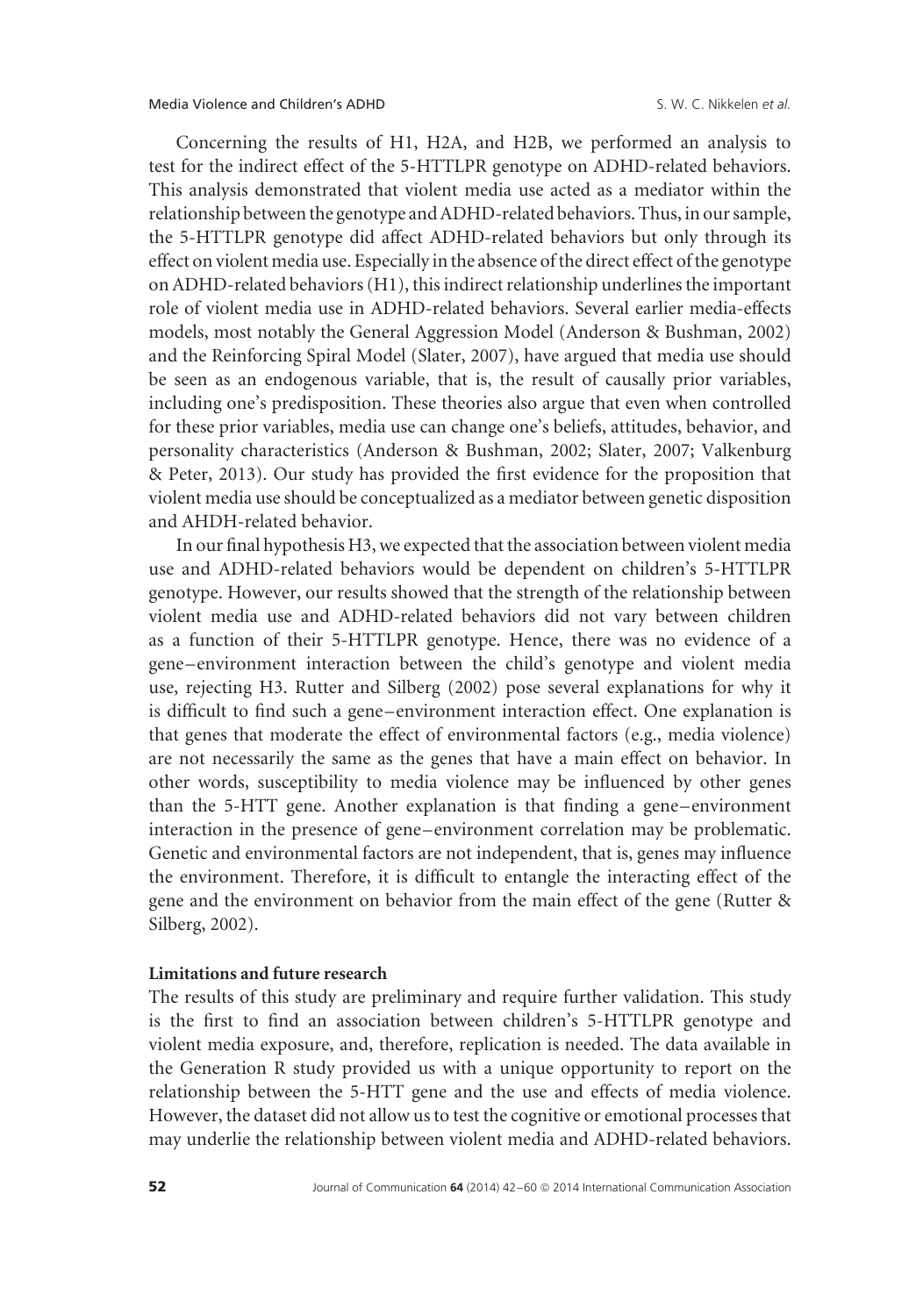It is therefore an important goal of future research to investigate such underlying mechanisms, to be better able to explain the media–ADHD relationship.

In addition, because of its correlational nature, our study does not permit a conclusion about the direction of the relationship between violent media use and ADHD-related behaviors. Although it is often hypothesized that violent media cause ADHD-related behaviors in children, these children may also be more inclined to use violent media (Acevedo-Polakovich, Lorch, & Milich, 2007; Durkin, 2010). Future studies should thus examine the potential reciprocal relationship between violent media use and ADHD-related behaviors.

Finally, although little is known about the genetic structure of ADHD, several studies have identified other candidate genes that are linked to ADHD-related behaviors that could play a role in its relationship with media violence (Brookes et al., 2006; Gizer, 2009; Li, Sham, Owen, & He, 2006). One, for example, is the DRD4 gene, which is important in the functioning of the dopaminergic system. We also tested our model for the 7-repeat allele of the DRD4 gene, but found no significant effect in the relationship between violent media use and ADHD-related behaviors. Additional research on different genotypes is needed to establish reliable conclusions about the role of genes in the media-ADHD relationship.

# **Conclusion**

The results of this study provide some first insights into the disposition-content congruency hypothesis (Valkenburg & Peter, 2013). Although part of this hypothesis was rejected by our results (i.e., we did not find an interaction effect for the included genotype), our study can be an important starting point for media-effect researchers. It is often theorized that individual difference variables are important to include in models explaining media preferences and effects. However, such variables are still too often ignored, at least in the media-ADHD literature (Huizinga et al., 2013). The model we have tested in this study may not only be applied to genes but also to other individual difference variables in future research. In addition to dispositional variables, important individual difference variables may include developmental (e.g., cognitive level) and social variables (e.g., parents and peers; see Valkenburg & Peter, 2013).

The relationship between the 5-HTTLPR genotype and violent media use turned out to be small  $(r = .07)$ ; even smaller than the effects sizes of media use on outcome variables typically found in media-effects research. Small genetic effects are not uncommon. Geneticists generally acknowledge that single-gene variants explain less than 1% of the variance in individual behavior (e.g., Comings et al., 2000). Such small effect sizes raise the question to what extent the inclusion of genetic data can enhance our understanding of media uses and effects. This is important to consider given that the inclusion of genetic data is costly. In our view, it is still important to pursue this new line of research. The developments in genetics are currently revolutionary, and the explanatory power of genetic predisposition is expected to increase significantly in the coming years. These developments may enhance our understanding of individual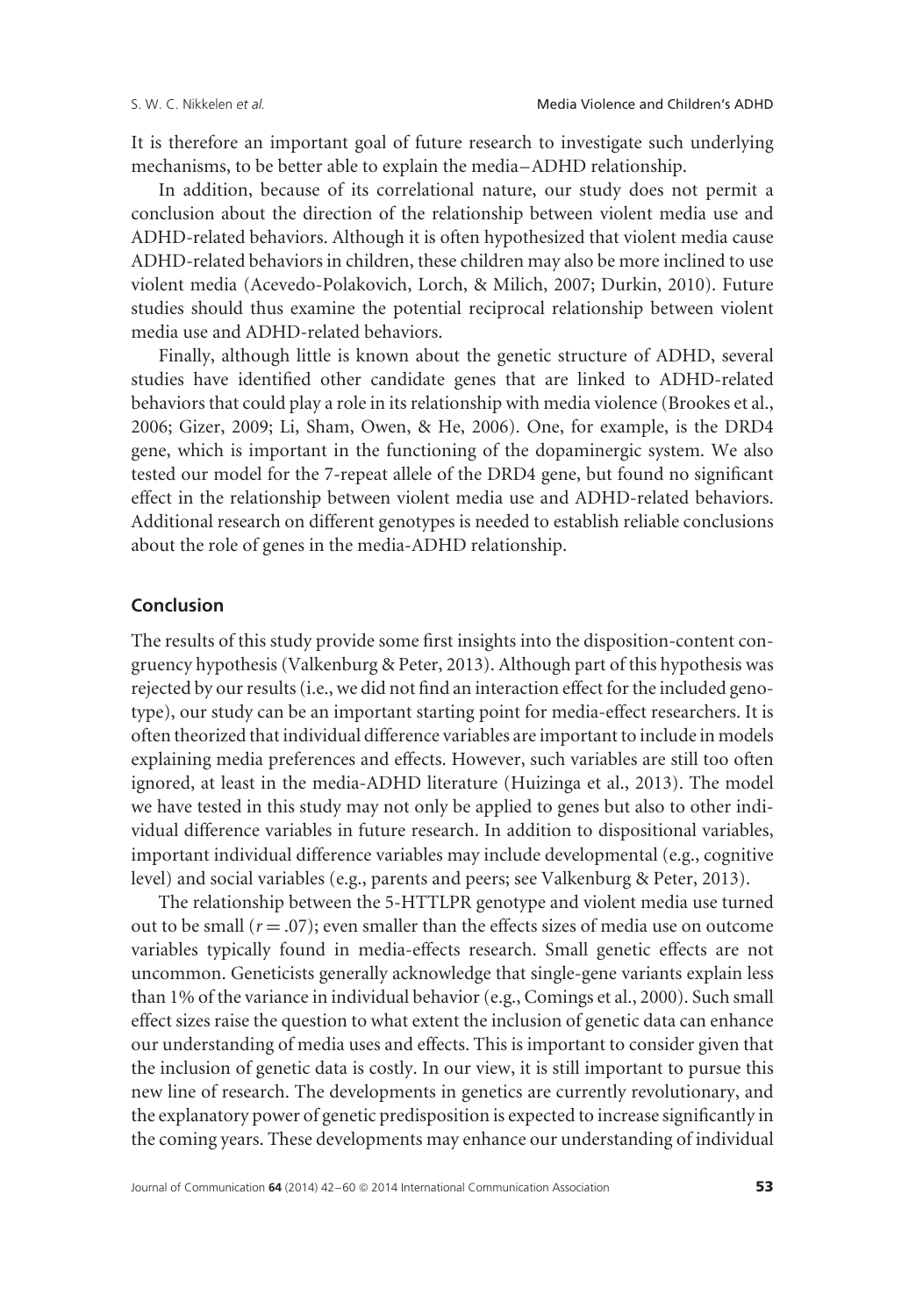differences in the processing of environmental stimuli, including those encountered in the media. Several scholars have argued that we need to open up new horizons to understand how media affect their users (e.g., Nabi & Oliver, 2009; Sherry, 2004). In order to get a more elaborate understanding of media use, media processing, and media effects, future research may benefit from incorporating insights from disciplines such as genetics and neurosciences. We hope that our study may form a first starting point for a more integrative approach to media effects research.

# **Acknowledgments**

This article is in part supported by a grant to the third author (P.M.V.) from the European Research Council under the European Union's Seventh Framework Programme (FP7/2007-2013)/ERC grant agreement no [AdG09 249488-ENTCHILD]. Frank Verhulst publishes the Dutch version of ASEBA materials from which he receives remuneration.

# **Notes**

- 1 DNA was amplified by a standard polymerase chain reaction (PCR) procedure. Genotyping of the 5-HTTLPR polymorphism was done using Taqman allelic discrimination assay and genotyping master mix (Applied Biosystems, Foster City, CA). Two-step PCR using the GeneAmpR PCR system 9600 consisted of 10 minutes denaturation at 95◦ C, following 40 cycles of 15-second denaturation at 96◦ C and 90-second annealing-elongation at 62.5 $^\circ$ C. Signals were detected on the 7900HT Fast Real-Time PCR System (Applied Biosystems), and individual genotypes were determined using sequence detection system (SDS) software (version 2.3, Applied Biosystems).
- 2 We also ran the analyses with the ''inattention'' subscale of the CBCL and found the same results.
- 3 We also tested our hypothesized model for the 7-repeat allele of the DRD4 gene, a gene important in the functioning of the dopaminergic system. No significant associations were found between the 7-repeat allele and violent media use or ADHD-related behaviors, rejecting our model for this gene.

# **References**

- Acevedo-Polakovich, I. D., Lorch, E. P., & Milich, R. (2007). Comparing television use and reading in children with ADHD and non-referred children across two age groups. *Media Psychology*, **9**, 447–472. doi:10.1080/15213260701291387.
- Achenbach, T. M., & Rescorla, L. A. (2000). *Manual for the ASEBA preschool forms & profiles*. Burlington, VT: University of Vermont, Research Center for Children, Youth, & Families.
- Alba, J. W., & Hutchinson, J. W. (1987). Dimensions of consumer expertise. *Journal of Consumer Research*, **13**, 411–454. doi:10.1086/209080.
- American Psychiatric Association (2000). *Diagnostic and statistical manual of mental disorders* (Vol. 4th text rev. ed.). Washington, DC: Author.
- American Psychiatric Association. (2013). Diagnostic and statistical manual of mental disorders (5th ed.). Arlington, VA: American Psychiatric Publishing.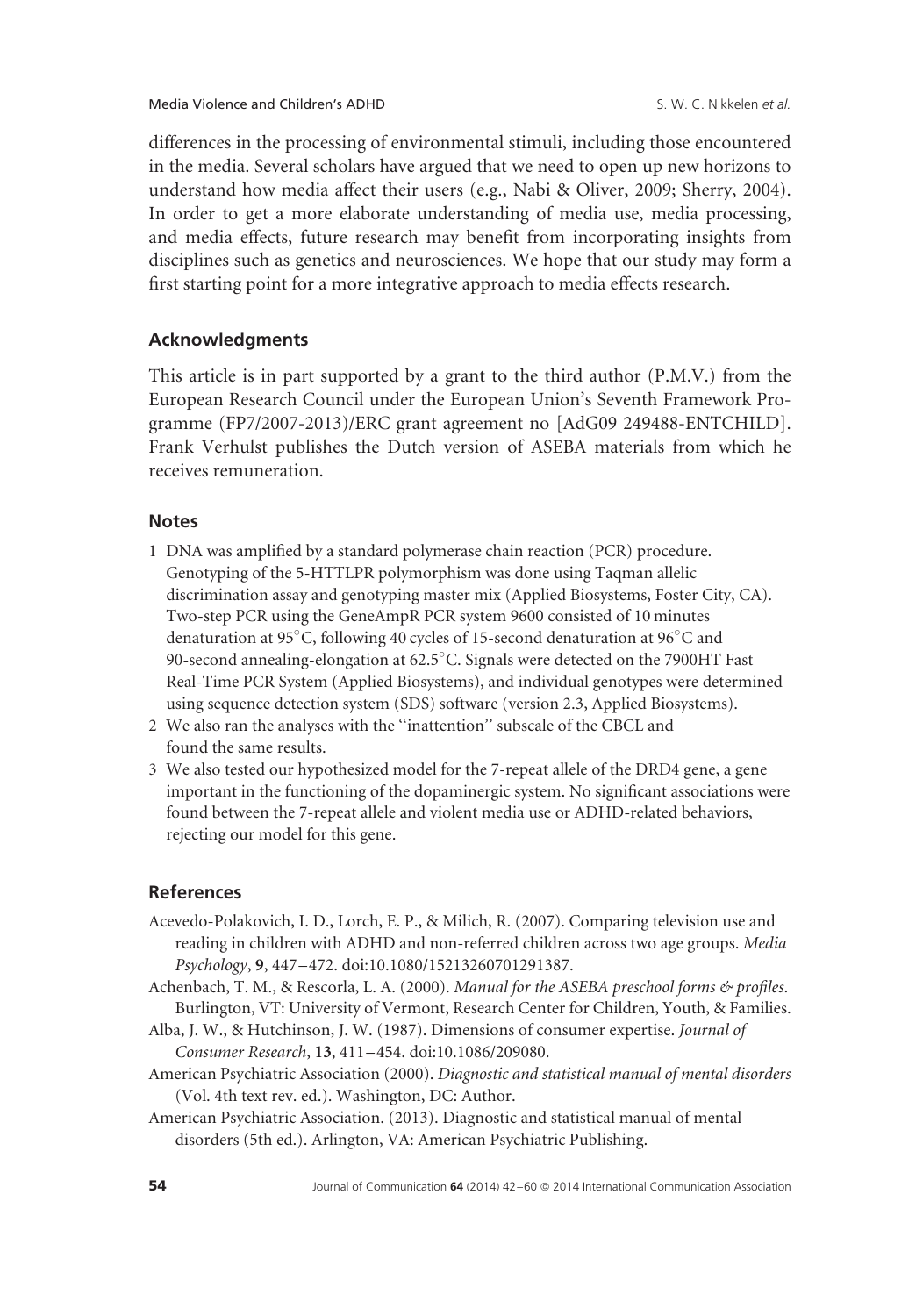- Anderson, C. A., & Bushman, B. J. (2001). Effects of violent video games on aggressive behavior, aggressive cognition, aggressive affect, physiological arousal, and prosocial behavior: A meta-analytic review of the scientific literature. *Psychological Science*, **12**, 353–359. doi:10.1111/1467-9280.00366.
- Anderson, C. A., & Bushman, B. J. (2002). Human aggression. *Annual Review of Psychology*, **53**, 27–51. doi:10.1146/annurev.psych.53.100901.135231.
- Anderson, C. C., & Maguire, T. O. (1978). Effect of TV viewing on the educational performance of elementary school children. *Alberta Journal of Educational Research*, **24**, 156–163. Retrieved from http://psycnet.apa.org/psycinfo/1980-10618-001.
- Beauchaine, T., Katkin, E., Strassberg, Z., & Snarr, J. (2001). Disinhibitory psychopathology in male adolescents: Discriminating conduct disorder from attention-deficit/hyperactivity disorder through concurrent assessment of multiple autonomic states. *Journal of Abnormal Psychology*, **110**, 610–624. doi:10.1037/0021-843X.110.4.610.
- Bergen, S. E., Gardner, C. O., & Kendler, K. S. (2007). Age-related changes in heritability of behavioral phenotypes over adolescence and young adulthood: A meta-analysis. *Twin Research and Human Genetics*, **10**, 423–433. doi:10.1375/twin.10.3.423.
- Bollen, K. A., & Stine, R. (1990). Direct and indirect effects: Classical and bootstrap estimates of variability. *Sociological Methodology*, **20**, 115–140. Retrieved from http://www. irss.unc.edu/content/pdf/Bollen%20%281990%20SM%29.pdf
- Brookes, K., Xu, X., Chen, W., Zhou, K., Neale, B., Lowe, N., ... Johansson, L. (2006). The analysis of 51 genes in DSM-IV combined type attention deficit hyperactivity disorder: Association signals in DRD4, DAT1 and 16 other genes. *Molecular Psychiatry*, **11**, 934–953. doi:10.1038/sj.mp.4001869.
- Brummett, B. H., Boyle, S. H., Siegler, I. C., Kuhn, C. M., Ashley-Koch, A., Jonassaint, C. R., ... Williams, R. B. (2008). Effects of environmental stress and gender on associations among symptoms of depression and the serotonin transporter gene linked polymorphic region (5-HTTLPR). *Behavior Genetics*, **38**, 34–43. doi:10.1007/s10519-007-9172-1.
- Bushman, B. J. (1995). Moderating role of trait aggressiveness in the effects of violent media on aggression. *Journal of Personality and Social Psychology*, **69**, 950–960. doi:10.1037/ 0022-3514.69.5.950.
- Canli, T., Omura, K., Haas, B. W., Fallgatter, A., Constable, R. T., & Lesch, K. P. (2005). Beyond affect: A role for genetic variation of the serotonin transporter in neural activation during a cognitive attention task. *Proceedings of the National Academy of Sciences of the United States of America*, **102**, 12224–12229. doi:10.1073/pnas.0503880102.
- Carnagey, N. L., & Anderson, C. A. (2004). Violent video game exposure and aggression: A literature review. *Minerva Psichiatrica*, **45**, 1–18. Retrieved from http://www. psychology.iastate.edu/faculty/caa/abstracts/2000-2004/04CA.pdf.
- Christakis, D. A. (2009). The effects of infant media usage: What do we know and what should we learn ? *Acta Pediatrica*, **98**, 8–16. doi:10.1111/j.1651-2227.2008.01027.x.
- Comings, D. E., Gade-Andavolu, R., Gonzalez, N., Wu, S., Muhleman, D., Blake, H., ... MacMurray, J. P. (2000). Multivariate analysis of associations of 42 genes in ADHD, ODD and conduct disorder. *Clinical Genetics*, **58**, 31–40. doi:10.1034/j.1399-0004. 2000.580106.x.
- Daley, D., & Birchwood, J. (2010). ADHD and academic performance: Why does ADHD impact on academic performance and what can be done to support ADHD children in the classroom? *Child: Care, Health & Development*, **36**, 455–464. doi:10.1111/j.1365-2214. 2009.01046.x.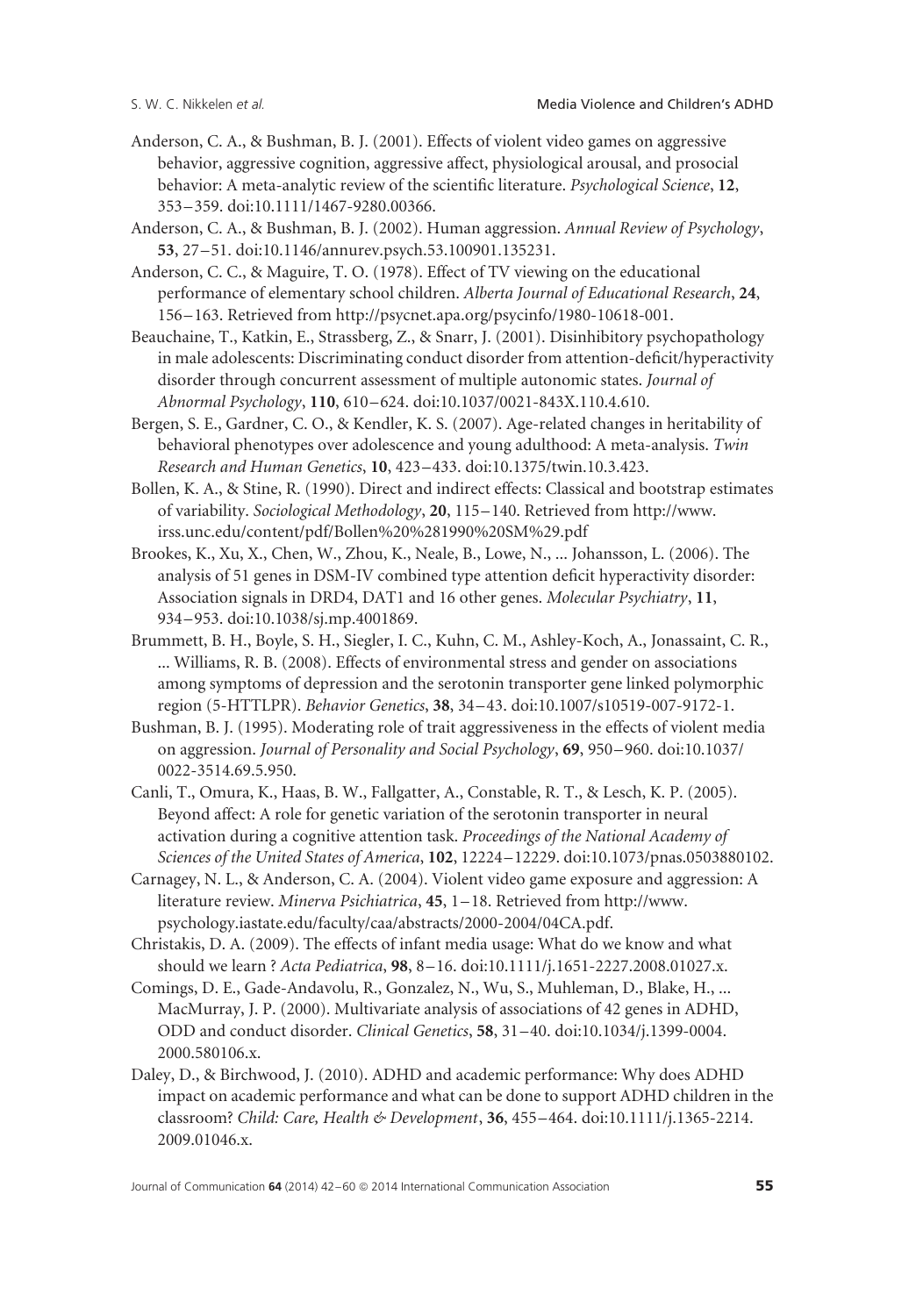- Diamantopoulou, S., Henricsson, L., & Rydell, A. M. (2005). ADHD symptoms and peer relations of children in a community sample: Examining associated problems, self-perceptions, and gender differences. *International Journal of Behavioral Development*, **29**, 388–398. doi:10.1080/01650250500172756.
- D'Onofrio, B. M., Goodnight, J. A., Van Hulle, C. A., Rodgers, J. L., Rathouz, P. J., Waldman, I. D., & Lahey, B. B. (2009). Maternal age at childbirth and offspring disruptive behaviors: Testing the causal hypothesis. *Journal of Child Psychology and Psychiatry*, **50**, 1018–1028. doi:10.1111/j.1469-7610.2009.02068.x.
- Durkin, K. (2010). Videogames and young people with developmental disorders. *Review of General Psychology*, **14**, 122–140. doi:10.1037/a0019438.
- Eysenck, H. J. (1997). Personality and the biosocial model of antisocial and criminal behavior. In A. Raine, P. Brennan, D. P. Farrington, & S. A. Mednick (Eds.), *Biosocial bases of violence* (pp. 21–38). New York, NY: Plenum.
- Faraone, S. V., Perlis, R. H., Doyle, A. E., Smoller, J. W., Goralnick, J. J., Holmgren, M. A., & Sklar, P. (2005). Molecular genetics of attention-deficit/hyperactivity disorder. *Biological Psychiatry*, **57**, 1313–1323. doi:10.1016/j.biopsych.2004.11.024.
- Fleming, M. J., & Rickwood, D. J. (2001). Effects of violent versus nonviolent video games on children's arousal, aggressive mood, and positive mood. *Journal of Applied Social Psychology*, **31**, 2047–2071. doi:10.1111/j.1559-1816.2001.tb00163.x.
- Gainetdinov, R. R., Wetsel, W. C., Jones, S. R., Levin, E. D., Jaber, M., & Caron, M. G. (1999). Role of serotonin in the paradoxical calming effect of psychostimulants on hyperactivity. *Science*, **283**(5400), 397–401. doi:10.1126/science.283.5400.397.
- Gazzaniga, M. S., & Heatherton, T. F. (2006). *Psychological science* (pp. 97–100). New York, NY: W. W. Norton & Company.
- Gentile, D. A., & Anderson, C. A. (2003). Violent video games: The newest media violence hazard. In D. A. Gentile (Ed.), *Media violence and children*. Westport, CT: Praeger.
- Gizer, I. R. (2009). Candidate gene studies of ADHD: A meta-analytic review. *Human Genetics*, **126**, 51. doi:10.1007/s00439-009-0694-x.
- Goldberg, M. E., & Gorn, G. J. (1987). Happy and sad TV programs: How they affect reactions to commercials. *Journal of Consumer Research*, **14**, 387–403. doi:10.1086/209122.
- Greenberg, B. D., Tolliver, T. J., Huang, S., Li, Q., Bengel, D., & Murphy, D. L. (1999). Genetic variation in the serotonin transporter promoter region affects serotonin uptake in human blood platelets. *American Journal of Medical Genetics*, **88**, 83–87. doi:10.1002/(SICI)1096-8628(19990205)88:1*<*83::AID-AJMG15*>*3.0.CO;2–0.
- Harden, K. P., Hill, J. E., Turkheimer, E., & Emery, R. E. (2008). Gene-environment correlation and interaction in peer effects on adolescent alcohol and tobacco use. *Behavior Genetics*, **38**, 339–347. doi:10.1007/s10519-008-9202-7.
- Hastings, E. C., Karas, T. L., Winsler, A., Way, E., Madigan, A., & Tyler, S. (2009). Young children's video/computer game use: Relations with school performance and behavior. *Issues in Mental Health Nursing*, **30**, 638–649. doi:10.1080/01612840903050414.
- Hayes, A. F. (2009). Beyond Baron and Kenny: Statistical mediation analysis in the new millennium. *Communication Monographs*, **76**, 408–420. doi:10.1080/0363775090 3310360.
- Hayes, A. F. (2012). PROCESS: A versatile computational tool for observed variable mediation, moderation, and conditional process modeling [white paper].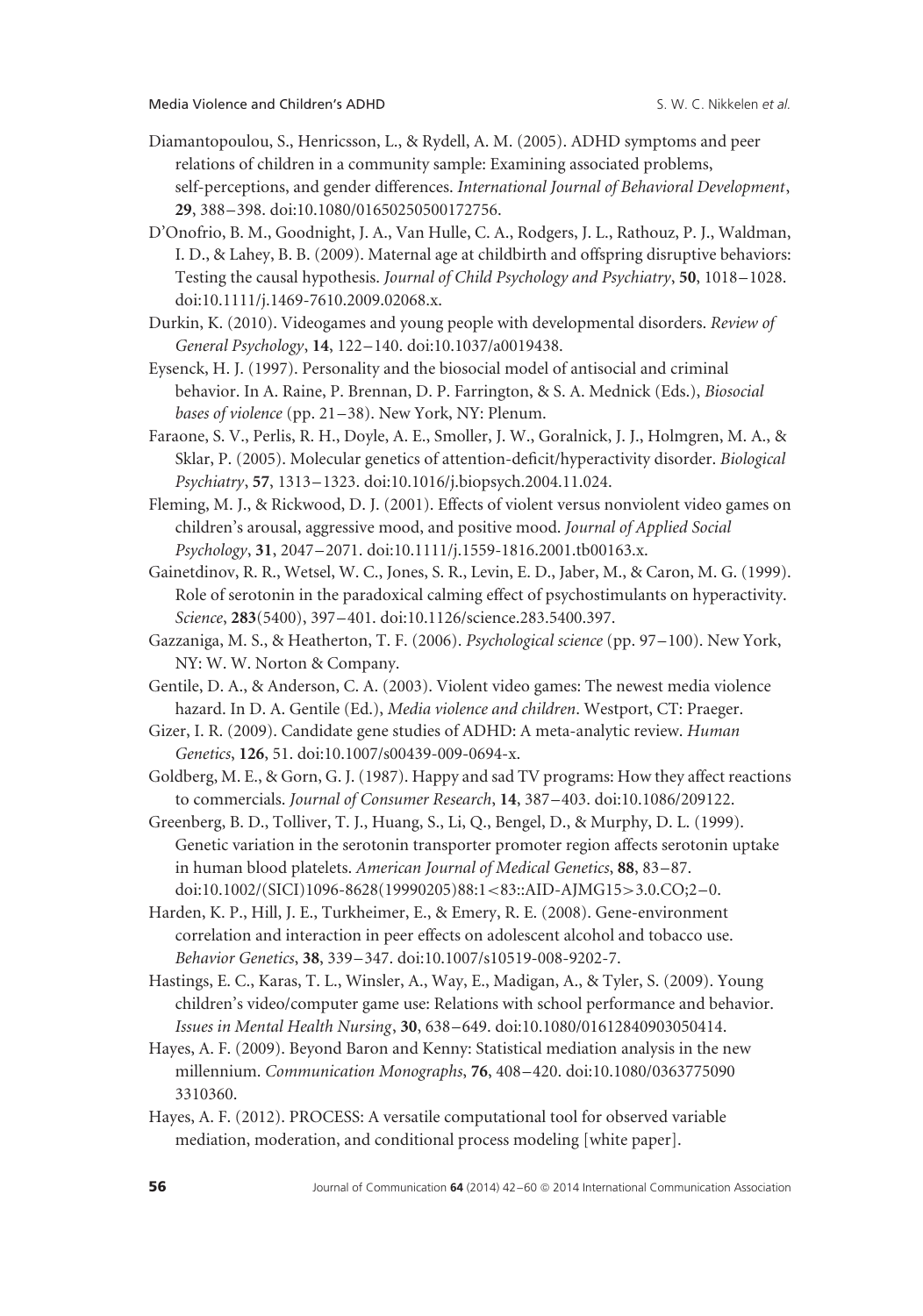- Huesmann, L. R., & Taylor, L. D. (2006). The role of media violence in violent behavior. *Annual Review of Public Health*, **27**, 393–415. doi:b10.1146/annurev.publhealth.26. 021304.144640.
- Huizinga, M., Nikkelen, S. W. C., & Valkenburg, P. M. (2013). Children's media use and its relation to attention, hyperactivity, and impulsivity. In D. Lemish (Ed.), *The Routledge international handbook of children, adolescents and media*. New York, NY: Routledge.
- Jaddoe, V. W. V., van Duijn, C. M., Franco, O. H., van der Heijden, A. J., van IIzendoorn, M. H., de Jongste, J. C., ... Hofman, A. (2012). The generation R study: Design and cohort update 2012. *European Journal of Epidemiology*, **27**, 739–756. doi:10.1007/s10654- 012-9735-1.
- Kent, L., Doerry, U., Hardy, E., Parmar, R., Gingell, K., Hawi, Z., ... Craddock, N. (2002). Evidence that variation at the serotonin transporter gene influences susceptibility to attention deficit hyperactivity disorder (ADHD): Analysis and pooled analysis. *Molecular Psychiatry*, **7**, 908–912. doi:10.1038/sj.mp.4001100.
- Kirzinger, A. E., Weber, C., & Johnson, M. (2012). Genetic and environmental influences on media use and communication behaviors. *Human Communication Research*, **38**, 144–171. doi:10.1111/j.1468-2958.2011.01424.x.
- Kronenberger, W. G., Mathews, V. P., Dunn, D. W., Wang, Y., Wood, E. A., Giauque, A. L., ... Li, T. Q. (2005a). Media violence exposure and executive functioning in aggressive and control adolescents. *Journal of Clinical Psychology*, **61**, 725–737. doi:10.1002/jclp.20022.
- Kronenberger, W. G., Mathews, V. P., Dunn, D. W., Wang, Y., Wood, E. A., Larsen, J. J., ... Lurit, J. T. (2005b). Media violence exposure in aggressive and control adolescents: Differences in self- and parent-reported exposure to violence on television and in video games. *Aggressive Behavior*, **31**, 201–216. doi:10.1002/ab.20021.
- Lang, A. (2009). The limited capacity model of motivated mediated message processing. In R. L. Nabi & M. B. Oliver (Eds.), *The Sage handbook of media processes and effects* (pp. 99–112). Los Angeles, CA: Sage.
- Langley, K., Payton, A., Hamshere, M., Pay, H., Lawson, D., Turic, D., ... Thapar, A. (2003). No evidence of association of two 5HT transporter gene polymorphisms and attention deficit hyperactivity disorder. *Psychiatric Genetics*, **13**, 107–110. doi:10.1097/01.ypg. 0000056177.32550.a5.
- Larsson, H., Anckarsater, H., Råstam, M., Chang, Z., & Lichtenstein, P. (2012). Childhood attention-deficit hyperactivity disorder as an extreme of a continuous trait: A quantitative genetic study of 8,500 twin pairs. *Journal of Child Psychology and Psychiatry*, **53**, 73–80. doi:10.1111/j.1469-7610.2011.02467.x.
- Lazzaro, I., Gordon, E., Li, W., Lim, C., Plahn, M., Whitmont, S., ... Meares, R. (1999). Simultaneous EEG and EDA measures in adolescent attention deficit hyperactivity disorder. *International Journal of Psychophysiology*, **34**, 123–134. doi:10.1016/ S0167-8760(99)00068-9.
- Levine, L. E., & Waite, B. M. (2000). Television viewing and attentional abilities in fourth and fifth grade children. *Journal of Applied Developmental Psychology*, **21**, 667–679. doi:10. 1016/S0193-3973(00)00060-5.
- Li, D. W., Sham, P. C., Owen, M. J., & He, L. (2006). Meta-analysis shows significant association between dopamine system genes and attention deficit hyperactivity disorder (ADHD). *Human Molecular Genetics*, **15**, 2276–2284. doi:10.1093/hmg/ddl152.
- Lubke, G. H., Hudziak, J. J., Derks, E. M., van Bijsterveldt, T. C. E. M., & Boomsma, D. I. (2009). Maternal ratings of attention problems in ADHD: Evidence for the existence of a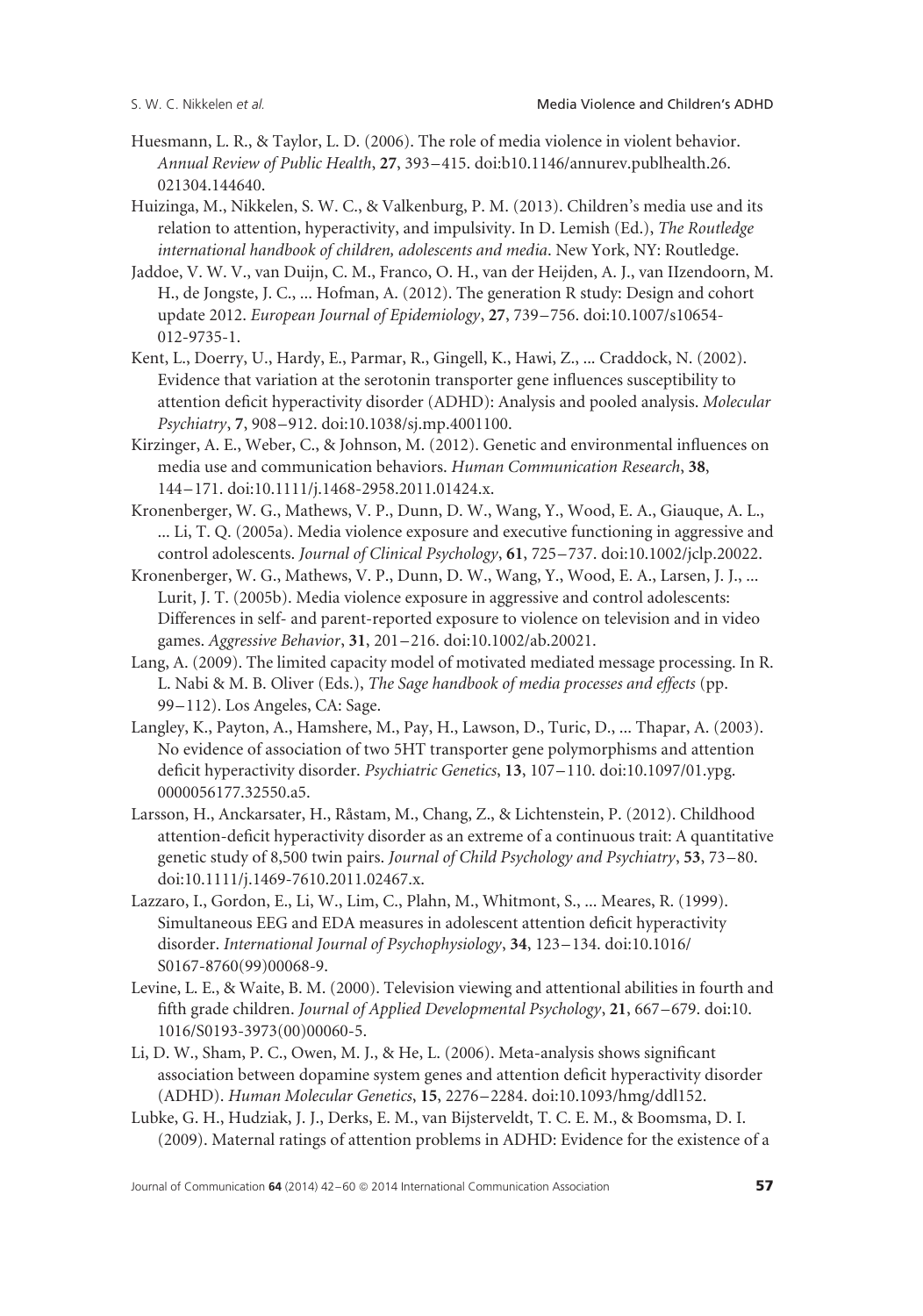continuum. *Journal of the American Academy of Child & Adolescent Psychiatry*, **48**, 1085–1093. doi:10.1097/CHI.0b013e3181ba3dbb.

- Lucki, I. (1998). The spectrum of behaviors influenced by serotonin. *Biological Psychiatry*, **44**, 151–162. doi:10.1016/S0006-3223(98)00139-5.
- Manor, I., Eisenberg, J., Tyano, S., Sever, Y., Cohen, H., Ebstein, R. P., & Kotler, M. (2001). Family-based association study of the serotonin transporter promoter region polymorphism (5-HTTLPR) in attention deficit hyperactivity disorder. *American Journal of Medical Genetics*, **105**, 91–95. doi:10.1002/1096-8628(20010108)105: 1*<*91::AID-AJMG1069*>*3.0.CO;2-V.
- Mathur, M., & Chattopadhyay, A. (1991). The impact of moods generated by television programs on responses to advertising. *Psychology and Marketing*, **8**, 59–77. doi:10.1002/mar.4220080106.
- Molina, B. S. G., & Pelham, W. E. (2003). Childhood predictors of adolescent substance use in a longitudinal study of children with ADHD. *Journal of Abnormal Psychology*, **112**, 497–507. doi:10.1037/0021-843X.112.3.497.
- Nabi, R. L., & Oliver, M. B. (2009). Mass media effects. In C. R. Berger, M. E. Roloff, & M. B. Oliver (Eds.), *Handbook of communication research* (pp. 255–272). New York, NY: Sage.
- Nakamura, B. J., Ebesutani, C., Bernstein, A., & Chorpita, B. F. (2009). A psychometric analysis of the child behavior checklist DSM-oriented scales. *Journal of Psychopathology and Behavioral Assessment*, **31**, 178–189. doi:10.1007/s10862-008-9119-8.
- Nakamura, M., Ueno, S., Sano, A., & Tanabe, H. (2000). The human serotonin transporter gene linked polymorphism (5-HTTLPR) shows ten novel allelic variants. *Molecular Psychiatry*, **5**, 32–38. doi:10.1038/sj.mp.4000698.
- Nigg, J. T. (2006). *What causes ADHD? Understanding what goes wrong and why* (pp. 266–303). New York, NY: The Guilford Press.
- Nigg, J., Nikolas, M., & Burt, S. A. (2010). Measured gene-by-environment interaction in relation to Attention-Deficit/Hyperactivity disorder. *Journal of the American Academy of Child and Adolescent Psychiatry*, **49**(9), 863–873. doi:10.1016/j.jaac.2010.01.025.
- Nikolas, M. A., & Burt, S. A. (2010). Genetic and environmental influences on ADHD symptom dimensions of inattention and hyperactivity: A meta-analysis. *Journal of Abnormal Psychology*, **119**, 1–17. doi:10.1037/a0018010.
- Oliver, M. B., Kim, J., & Sanders, M. S. (2006). Personality. In J. Bryant & P. Vorderer (Eds.), *Psychology of entertainment* (pp. 329–341). Mahwah, NJ: Erlbaum.
- Owolabi, A. (2009). Effect of consumers mood on advertising effectiveness. *Europe's Journal of Psychology*, **5**, 118–127. doi:10.5964/ejop.v5i4.243.
- Plomin, R., Corley, R., DeFries, J. C., & Fulker, D. W. (1990). Individual differences in television viewing in early childhood: Nature as well as nurture. *Psycological Science*, **1**, 371–377. doi:10.1111/j.1467-9280.1990.tb00244.x.
- Plomin, R., & Davis, O. S. P. (2009). The future of genetics in psychology and psychiatry: Microarrays, genome-wide association, and non-coding RNA. *Journal of Child Psychology and Psychiatry*, **50**, 63–71. doi:10.1111/j.1469-7610.2008.01978.x.
- Polanczyk, G., de Lima, M. S., Horta, B. L., Biederman, J., & Rohde, L. A. (2007). The worldwide prevalence of ADHD: A systematic review and metaregression analysis. *American Journal of Psychiatry*, **164**, 942–948. doi:10.1176/appi.ajp.164.6.942.
- Preacher, K. J., Rucker, D. D., & Hayes, A. F. (2007). Addressing moderated mediation hypotheses: Theory, methods, and prescriptions. *Multivariate Behavioral Research*, **42**, 185–227. doi:10.1080/00273170701341316.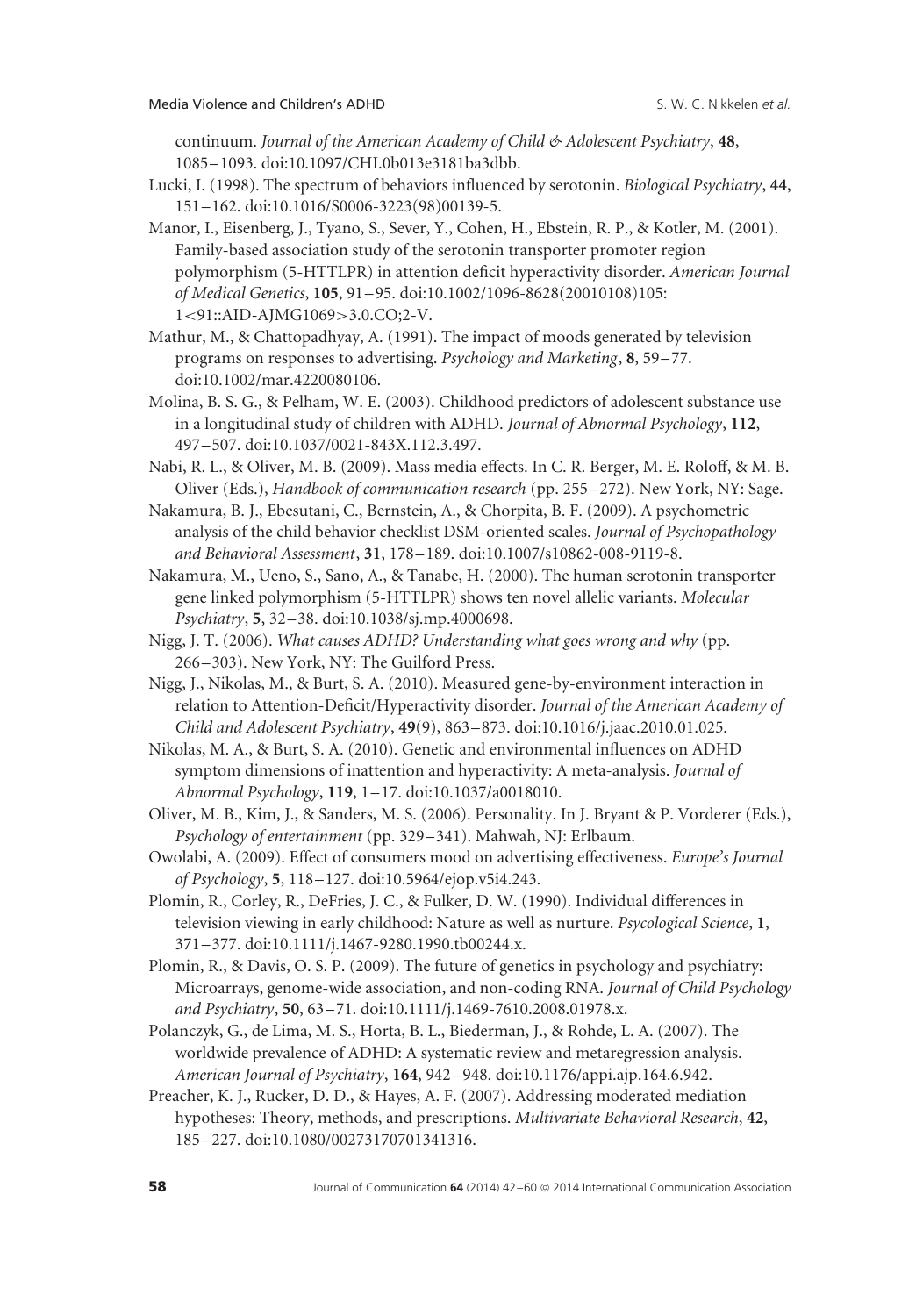- Reber, R., Schwarz, N., & Winkielman, P. (2004). Processing fluency and aesthetic pleasure: Is beauty in the perceiver's processing experience? *Personality and Social Psychology Review*, **8**, 364–382. doi:10.1207/s15327957pspr0804\_3.
- Rideout, V. J., Foehr, U. G., & Roberts, D. F. (2010). *Generation M2: Media in the lives of 8- to 18-year-olds*. Henry J. Kaiser Family Foundation. Retrieved from the Henry J. Kaiser Family Foundation website http://www.kff.org/entmedia/mh012010pkg.cfm
- Rose, R. J. (2002). How do adolescents select their friends? A behavior-genetic perspective. In L. Pulkkinen & A. Caspi (Eds.), *Paths to successful development: Personality in the life course* (pp. 106–125). New York, NY: Cambridge University Press.
- Russel, C. J., & Dean, M. A. (2000). To log or not to log: Bootstrap as an alternative to the parametric estimation of moderation effects in the presence of skewed dependent variables. *Organizational Research Methods*, **3**, 166–185. doi:10.1177/109442810032002.
- Rutter, M., & Silberg, J. (2002). Gene-environment interplay in relation to emotional and behavioral disturbance. *Annual Review of Psychology*, **53**, 463–490. doi:10.1146/ annurev.psych.53.100901.135223.
- Satake, H., Yoshida, K., Yamashita, H., Kinukawa, N., & Takagishi, T. (2003). Agreement between parents and teachers on behavioral/emotional problems in Japanese school children using the child behavior checklist. *Child Psychiatry & Human Development*, **34**, 111–126. doi:10.1023/A:1027342007736.
- Seeger, G., Schloss, P., & Schmidt, M. (2001). Functional polymorphism within the promotor of the serotonin transporter gene is associated with severe hyperkinetic disorders. *Molecular Psychiatry*, **6**, 235–238. doi:10.1038/sj.mp.4000820.
- Sherry, J. (2004). Media effects theory and the nature/nurture debate: A historical overview and directions for future research. *Media Psychology*, **6**, 83–109. doi:10.1207/s1532785xmep0601\_4.
- Slater, M. D. (2007). Reinforcing spirals: The mutual influence of media selectivity and media effects and their impact on individual behavior and social identity. *Communication Theory*, **17**, 281–303. doi:10.1111/j.1468-2885.2007.00296.x.
- Stein, M. B., Schork, N. J., & Gelernter, J. (2008). Gene-by-environment (serotonin transporter and childhood maltreatment) interaction for anxiety sensitivity, an intermediate phenotype for anxiety disorders. *Neuropsychopharmacology*, **33**, 312–319. doi:10.1038/sj.npp.1301422.
- Thapar, A., Harrington, R., Ross, K., & McGuffin, P. (2000). Does the definition of ADHD affect heritability? *Journal of the American Academy of Child and Adolescent Psychiatry*, **39**, 1528–1536. doi:10.1097/00004583-200012000-00015.
- Tick, N. T., van der Ende, J., Koot, H. M., & Verhulst, F. C. (2007). 14-year changes in emotional and behavioral problems of very young Dutch children. *Journal of the American Academy of Child and Adolescent Psychiatry*, **46**, 1333–1340. doi:10.1097/ chi.0b013e3181337532.
- Valkenburg, P. M., & Cantor, J. (2000). Children's likes and dislikes of entertainment programs. In D. Zillmann & P. Vorderer (Eds.), *Media entertainment: The psychology of its appeal* (pp. 135–152). Hillsdale, NJ: Erlbaum.
- Valkenburg, P. M., & Peter, J. (2013). The differential susceptibility to media effects model. *Journal of Communication*, **63**, 221–243. doi:10.1111/jcom.12024.
- Vandewater, E. A., & Lee, S. (2009). Measuring children's media use in the digital age: Issues and challenges. *American Behavioral Scientist*, **52**(8), 1152–1176. doi:10.1177/0002764209331539.